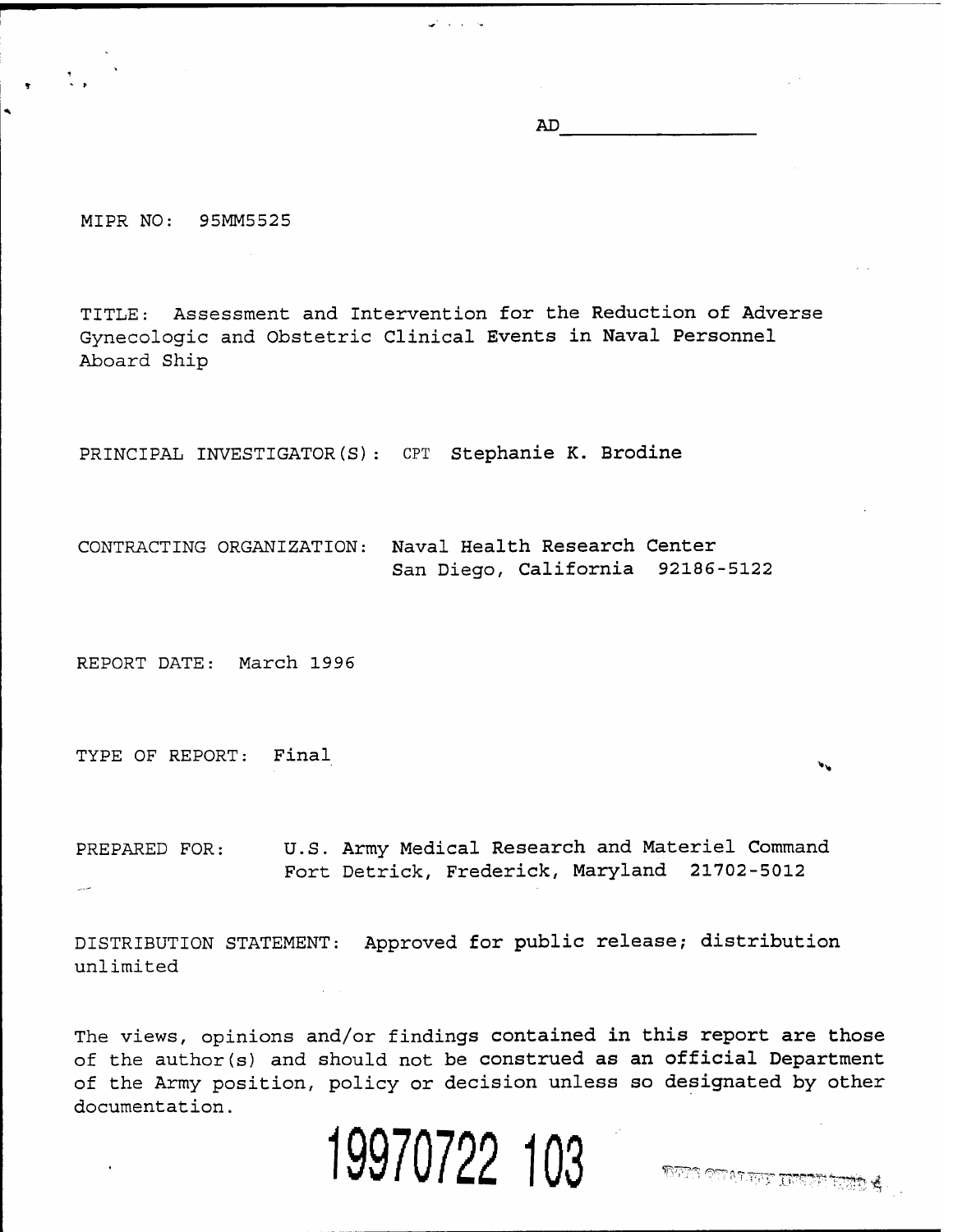| REPORT DOCUMENTATION PAGE                                                                                                                                                                                                                                                                                                                                                                                                                                                                                                                                                                                                                                                                                                                                                                                                                                                                                                                                                                                                                                                                                                                                                                                                                                                                                                                                                                                                                                                                                                                                                                                                                                                                                               | Form Approved<br>OMB No. 0704-0188          |                                  |                                                                                                                                                                                                                                                                                                                                                                                                                                                                                                                                                                                                                 |  |  |  |
|-------------------------------------------------------------------------------------------------------------------------------------------------------------------------------------------------------------------------------------------------------------------------------------------------------------------------------------------------------------------------------------------------------------------------------------------------------------------------------------------------------------------------------------------------------------------------------------------------------------------------------------------------------------------------------------------------------------------------------------------------------------------------------------------------------------------------------------------------------------------------------------------------------------------------------------------------------------------------------------------------------------------------------------------------------------------------------------------------------------------------------------------------------------------------------------------------------------------------------------------------------------------------------------------------------------------------------------------------------------------------------------------------------------------------------------------------------------------------------------------------------------------------------------------------------------------------------------------------------------------------------------------------------------------------------------------------------------------------|---------------------------------------------|----------------------------------|-----------------------------------------------------------------------------------------------------------------------------------------------------------------------------------------------------------------------------------------------------------------------------------------------------------------------------------------------------------------------------------------------------------------------------------------------------------------------------------------------------------------------------------------------------------------------------------------------------------------|--|--|--|
|                                                                                                                                                                                                                                                                                                                                                                                                                                                                                                                                                                                                                                                                                                                                                                                                                                                                                                                                                                                                                                                                                                                                                                                                                                                                                                                                                                                                                                                                                                                                                                                                                                                                                                                         |                                             |                                  | Public reporting burden for this collection of information is estimated to average 1 hour per response, including the time for reviewing instructions, searching existing data sources,<br>gathering and maintaining the data needed, and completing and reviewing the collection of information. Send comments regarding this burden estimate or any other aspect of this<br>gationing and mannering the duty receiver and complementing and revening the conecion of information center of profections and Reports, 1215 lefterson<br>collection of information, including suggestions for reducing this burd |  |  |  |
| 1. AGENCY USE ONLY (Leave blank)                                                                                                                                                                                                                                                                                                                                                                                                                                                                                                                                                                                                                                                                                                                                                                                                                                                                                                                                                                                                                                                                                                                                                                                                                                                                                                                                                                                                                                                                                                                                                                                                                                                                                        | 2. REPORT DATE<br>March 1996                | 3. REPORT TYPE AND DATES COVERED | Final (15 Nov 94 - 31 Jan 1996)                                                                                                                                                                                                                                                                                                                                                                                                                                                                                                                                                                                 |  |  |  |
| 4. TITLE AND SUBTITLE<br>Assessment and Intervention for the Reduction of Adverse<br>Gynecologic and Obstetric Clinical Events in Naval<br>Personnel Aboard Ship<br>6. AUTHOR(S)<br>CPT Stephanie K. Brodine                                                                                                                                                                                                                                                                                                                                                                                                                                                                                                                                                                                                                                                                                                                                                                                                                                                                                                                                                                                                                                                                                                                                                                                                                                                                                                                                                                                                                                                                                                            | 5. FUNDING NUMBERS<br>95MM5525<br>MIPR NO:  |                                  |                                                                                                                                                                                                                                                                                                                                                                                                                                                                                                                                                                                                                 |  |  |  |
|                                                                                                                                                                                                                                                                                                                                                                                                                                                                                                                                                                                                                                                                                                                                                                                                                                                                                                                                                                                                                                                                                                                                                                                                                                                                                                                                                                                                                                                                                                                                                                                                                                                                                                                         |                                             |                                  | <b>8. PERFORMING ORGANIZATION</b>                                                                                                                                                                                                                                                                                                                                                                                                                                                                                                                                                                               |  |  |  |
| 7. PERFORMING ORGANIZATION NAME(S) AND ADDRESS(ES)<br>Naval Health Research Center<br>San Diego, California 92186-5122                                                                                                                                                                                                                                                                                                                                                                                                                                                                                                                                                                                                                                                                                                                                                                                                                                                                                                                                                                                                                                                                                                                                                                                                                                                                                                                                                                                                                                                                                                                                                                                                  |                                             |                                  | <b>REPORT NUMBER</b>                                                                                                                                                                                                                                                                                                                                                                                                                                                                                                                                                                                            |  |  |  |
| 9. SPONSORING / MONITORING AGENCY NAME(S) AND ADDRESS(ES)<br>U.S. Army Medical Research and Materiel Command<br>Fort Detrick<br>Frederick, Maryland 21702-5012                                                                                                                                                                                                                                                                                                                                                                                                                                                                                                                                                                                                                                                                                                                                                                                                                                                                                                                                                                                                                                                                                                                                                                                                                                                                                                                                                                                                                                                                                                                                                          |                                             |                                  | 10. SPONSORING / MONITORING<br>AGENCY REPORT NUMBER                                                                                                                                                                                                                                                                                                                                                                                                                                                                                                                                                             |  |  |  |
| <b>11. SUPPLEMENTARY NOTES</b>                                                                                                                                                                                                                                                                                                                                                                                                                                                                                                                                                                                                                                                                                                                                                                                                                                                                                                                                                                                                                                                                                                                                                                                                                                                                                                                                                                                                                                                                                                                                                                                                                                                                                          |                                             |                                  |                                                                                                                                                                                                                                                                                                                                                                                                                                                                                                                                                                                                                 |  |  |  |
| 12a. DISTRIBUTION / AVAILABILITY STATEMENT                                                                                                                                                                                                                                                                                                                                                                                                                                                                                                                                                                                                                                                                                                                                                                                                                                                                                                                                                                                                                                                                                                                                                                                                                                                                                                                                                                                                                                                                                                                                                                                                                                                                              |                                             |                                  | 12b. DISTRIBUTION CODE                                                                                                                                                                                                                                                                                                                                                                                                                                                                                                                                                                                          |  |  |  |
| Approved for public release; distribution unlimited                                                                                                                                                                                                                                                                                                                                                                                                                                                                                                                                                                                                                                                                                                                                                                                                                                                                                                                                                                                                                                                                                                                                                                                                                                                                                                                                                                                                                                                                                                                                                                                                                                                                     |                                             |                                  |                                                                                                                                                                                                                                                                                                                                                                                                                                                                                                                                                                                                                 |  |  |  |
| 13. ABSTRACT (Maximum 200 words)<br>Unplanned pregnancies (UPs) and sexually transmitted diseases (STDs) in active-duty women<br>result in morbidity and high financial costs, and adversely impact combat readiness. This study<br>ascertained the prevalence of UPs and STDs in 314 U.S. Navy enlisted women, and defined<br>demographic and behavioral correlates for these outcomes. Urine was collected for pregnancy and<br>chlamydia screening, and a self-report questionnaire was administered. The mean age of our study<br>population was 25.9 years, and approximately half were married (50.6%). Most of the women were<br>E-4 or above (69.7%) with an average of 5.3 years in the military. The average age of sexual debut<br>was 16.8 years with a mean of 10 lifetime sexual partners; one third (36.6%) had a history of STDs.<br>Pregnancy screening was positive in 29 (9.2%); 48% were unplanned. 23% of the sexually active<br>women listed "no method" as their contraceptive choice. 4.2% of the cohort were positive for<br>chlamydia infection. The majority of this subgroup reported having a new sex partner in the last six<br>months (57%) and 43% had multiple partners in the last six months. Demographic and behavioral<br>correlates can be determined for this high-risk population, and noninvasive, urine-based screening<br>can be applied to identify and treat asymptomatic infection as well as to target prevention efforts.<br><b>15. NUMBER OF PAGES</b><br>14. SUBJECT TERMS<br>28<br>Defense Women's Health<br><b>16. PRICE CODE</b><br>Sexually Transmitted Diseases, Chlamydia<br>Unplanned Pregnancies<br>20. LIMITATION OF ABSTRACT<br>19. SECURITY CLASSIFICATION |                                             |                                  |                                                                                                                                                                                                                                                                                                                                                                                                                                                                                                                                                                                                                 |  |  |  |
| 17. SECURITY CLASSIFICATION<br>OF REPORT                                                                                                                                                                                                                                                                                                                                                                                                                                                                                                                                                                                                                                                                                                                                                                                                                                                                                                                                                                                                                                                                                                                                                                                                                                                                                                                                                                                                                                                                                                                                                                                                                                                                                | 18. SECURITY CLASSIFICATION<br>OF THIS PAGE | OF ABSTRACT<br>Unclassified      | Unlimited                                                                                                                                                                                                                                                                                                                                                                                                                                                                                                                                                                                                       |  |  |  |
| Unclassified                                                                                                                                                                                                                                                                                                                                                                                                                                                                                                                                                                                                                                                                                                                                                                                                                                                                                                                                                                                                                                                                                                                                                                                                                                                                                                                                                                                                                                                                                                                                                                                                                                                                                                            | Unclassified                                |                                  | Standard Form 298 (Rev. 2-89)                                                                                                                                                                                                                                                                                                                                                                                                                                                                                                                                                                                   |  |  |  |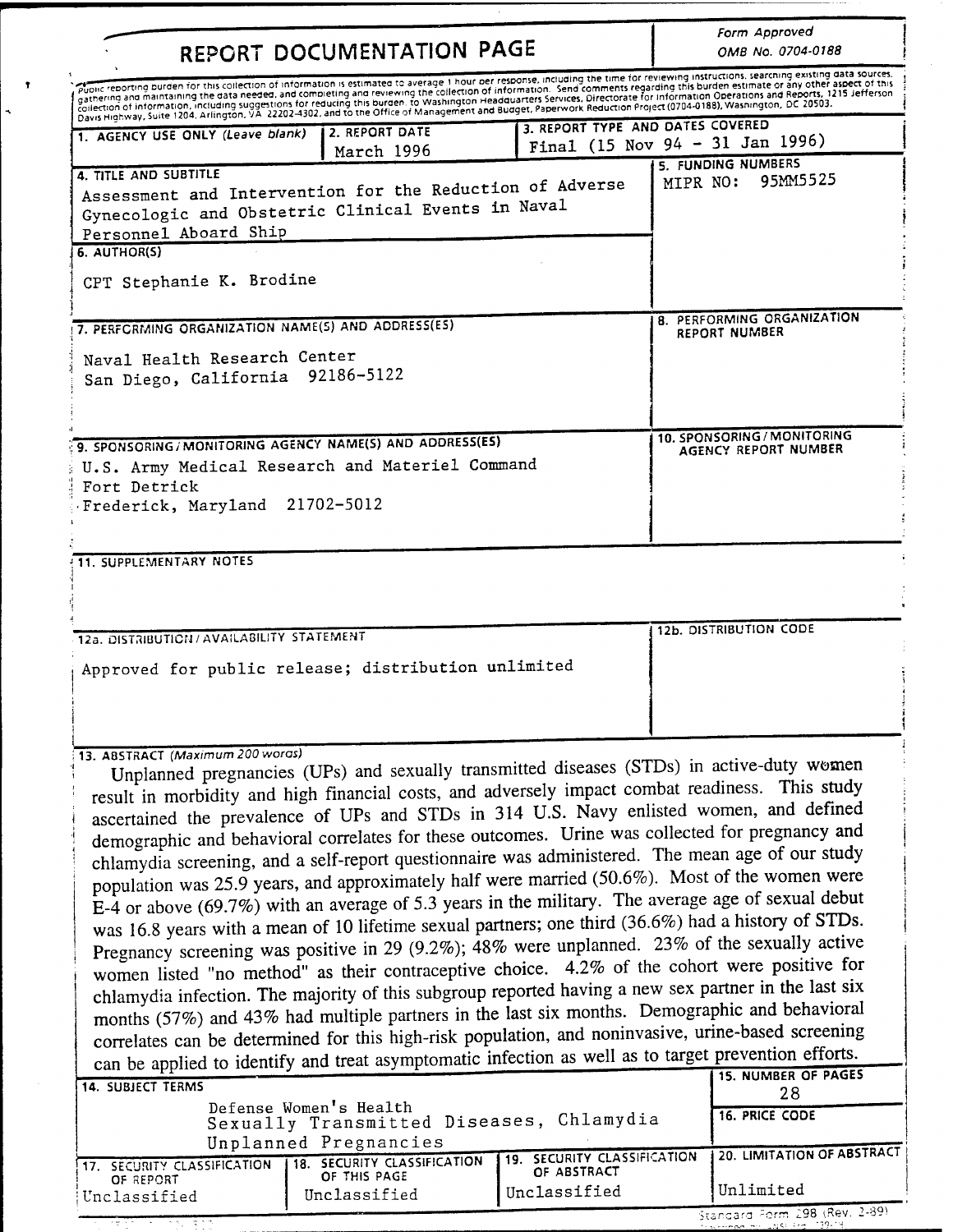## FOREWORD

Opinions, interpretations, conclusions and recommendations are those of the author and are not necessarily endorsed by the US Army.

Where copyrighted material is quoted, permission has been obtained to use such material-

Where material from documents designated for limited distribution is quoted, permission has been obtained to use the material-

Citations of commercial organizations and trade names in this report do not constitute an official Department of Army endorsement or approval of the products or services of these organizations.

In conducting research using animals, the investigator(s) adhered to the "Guide for the Care and Use of Laboratory Animals," prepared by the Committee on Care and Use of Laboratory Animals of the Institute of Laboratory Resources, National Research Council (NIH Publication No. 86-23, Revised 1985).

 $\sqrt{2\pi}$  For the protection of human subjects, the investigator(s) adhered to policies of applicable Federal Law 45 CFR 46.

in conducting research utilizing recombinant DNA technology, the investigator(s) adhered to current guidelines promulgated by the National institutes of Health.

in the conduct of research utilizing recombinant DNA, the investigator(s) adhered to the NIH Guidelines for Research Involving Recombinant DNA Molecules.

in the conduct of research involving hazardous organisms, the investigator(s) adhered to the CDC-NIH Guide for Biosafety in Microbiological and Biomedical Laboratories.

Signature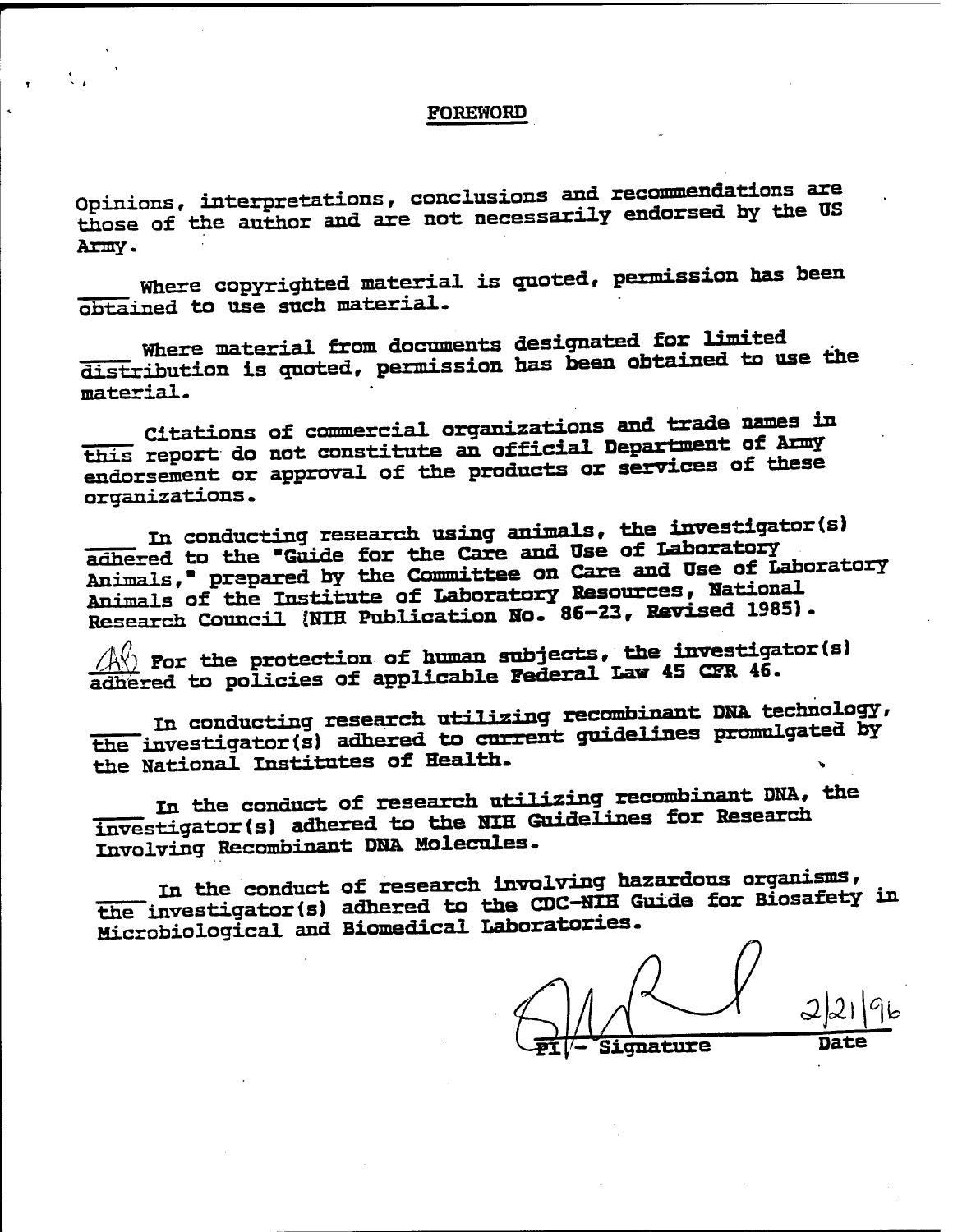## TABLE OF CONTENTS

 $\frac{1}{2}$  .

 $\bar{\mathbf{y}}$  $\overline{a}$ 

 $\sim$ 

| Ι.          | FRONT COVER      |                                                                                 |  |                                                                                                                                                                                                                                  |  |  |  |  |  |  |  |  |  |  | $\overline{1}$           |
|-------------|------------------|---------------------------------------------------------------------------------|--|----------------------------------------------------------------------------------------------------------------------------------------------------------------------------------------------------------------------------------|--|--|--|--|--|--|--|--|--|--|--------------------------|
| TT.         | SF 298           |                                                                                 |  |                                                                                                                                                                                                                                  |  |  |  |  |  |  |  |  |  |  |                          |
| TII.        | FOREWORD         |                                                                                 |  | $\frac{1}{2}$ , and the state of the state of the state of the state of the state of the state of the state of the state of the state of the state of the state of the state of the state of the state of the state of the state |  |  |  |  |  |  |  |  |  |  | $\overline{\phantom{a}}$ |
| IV.         |                  |                                                                                 |  |                                                                                                                                                                                                                                  |  |  |  |  |  |  |  |  |  |  | $\overline{a}$           |
| $V_{\rm A}$ |                  |                                                                                 |  |                                                                                                                                                                                                                                  |  |  |  |  |  |  |  |  |  |  |                          |
| VI.         |                  |                                                                                 |  |                                                                                                                                                                                                                                  |  |  |  |  |  |  |  |  |  |  |                          |
|             |                  |                                                                                 |  |                                                                                                                                                                                                                                  |  |  |  |  |  |  |  |  |  |  | 10                       |
|             |                  |                                                                                 |  |                                                                                                                                                                                                                                  |  |  |  |  |  |  |  |  |  |  | 14                       |
| IX.         | REFERENCES       |                                                                                 |  | .                                                                                                                                                                                                                                |  |  |  |  |  |  |  |  |  |  | 19                       |
| $X$ .       | CONTRACT SUPPORT |                                                                                 |  |                                                                                                                                                                                                                                  |  |  |  |  |  |  |  |  |  |  | 21                       |
| XT.         | APPENDICES       |                                                                                 |  |                                                                                                                                                                                                                                  |  |  |  |  |  |  |  |  |  |  | 22                       |
|             | Tables           | المتعاط والمتعاط والمتعاط والمتعاط والمتعاط والمتعاط والمتعاط والمتعاط والمتعاط |  |                                                                                                                                                                                                                                  |  |  |  |  |  |  |  |  |  |  | 22                       |

Ñ,

 $\bar{z}$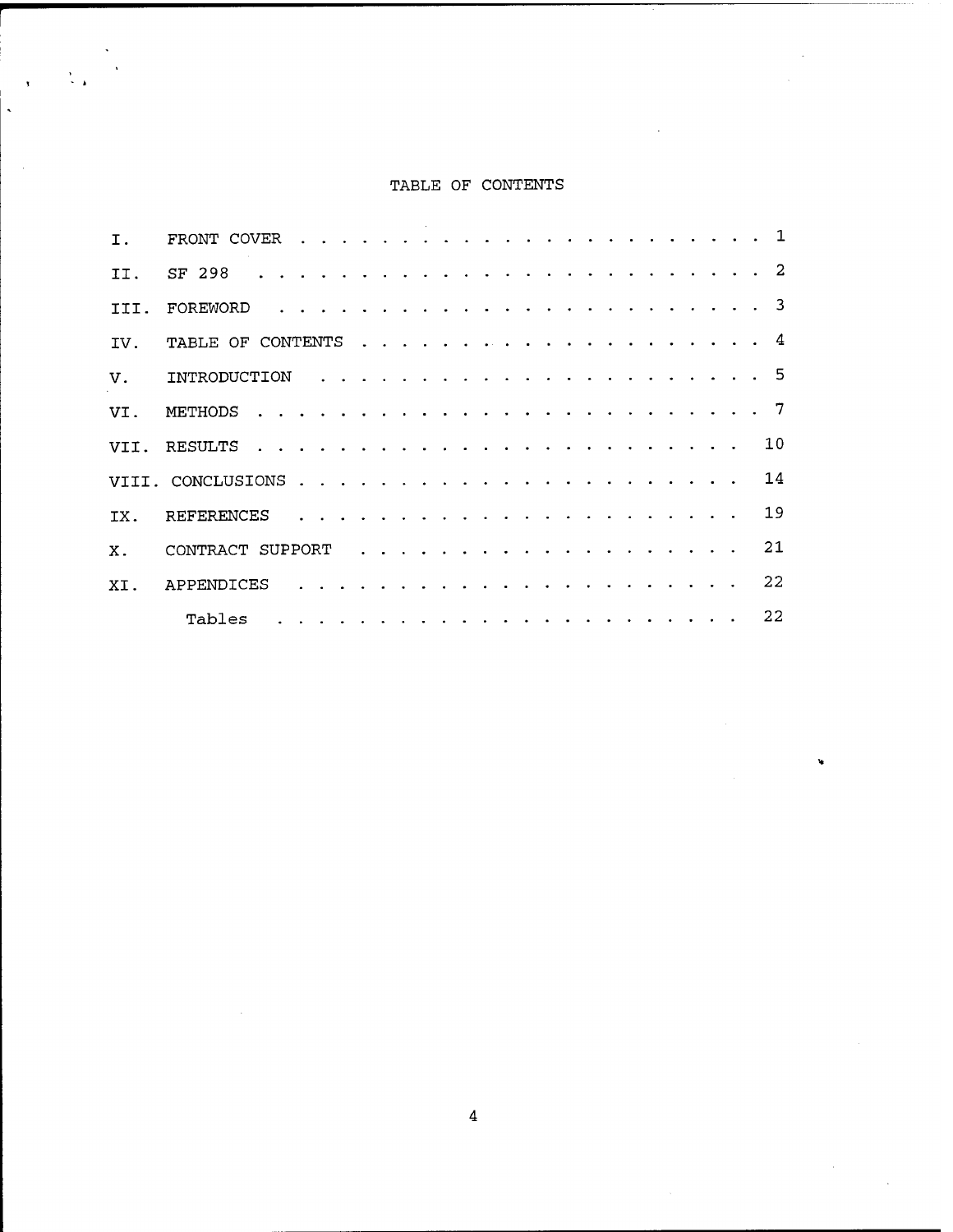#### **Introduction**

Reproductive health behaviors among young women have changed markedly since the 1960s. The most important change has been a lowering of the age of sexual debut. Today, 74% of young women have become sexually active by the age of 19 years. $^1$  In addition, while 91% of young women have used some form of contraception by age 19, $^2$  only 19% of women 15-44 years of age used a condom at last intercourse. This combination of early sexual debut and poor use of a barrier method results in two potential negative reproductive health outcomes for adolescent and young adult women: unintended pregnancies (UPs) and acquisition of sexually transmitted diseases (STDs). Thus, strategies to prevent negative reproductive health outcomes should address both UPs and STDs.

In the military the high rate of morbidity and the financial costs of UPs and STDs are amplified, particularly for women assigned to ships. Although pregnancy no longer results in discharge from the service, a pregnant service member cannot remain attached to a ship after the 20th week of gestation. Further, if a pregnancy is diagnosed on a prolonged deployment, such as a Western Pacific deployment, the individual must be evacuated to the continental United States (CONUS), without replacement. Thus, UP in women assigned to ships results in personnel loss, reassignments, and costly evacuations. The sequelae of UPs and STDs, such as pelvic inflammatory disease (PID) and ectopic pregnancy, also result in greater potential morbidity for women assigned to ships. The diagnostic modalities and treatment options for these problems, which are often subtle and potentially serious disease entities, are markedly more limited in a deployed ship's medical department. In addition, STDs can result in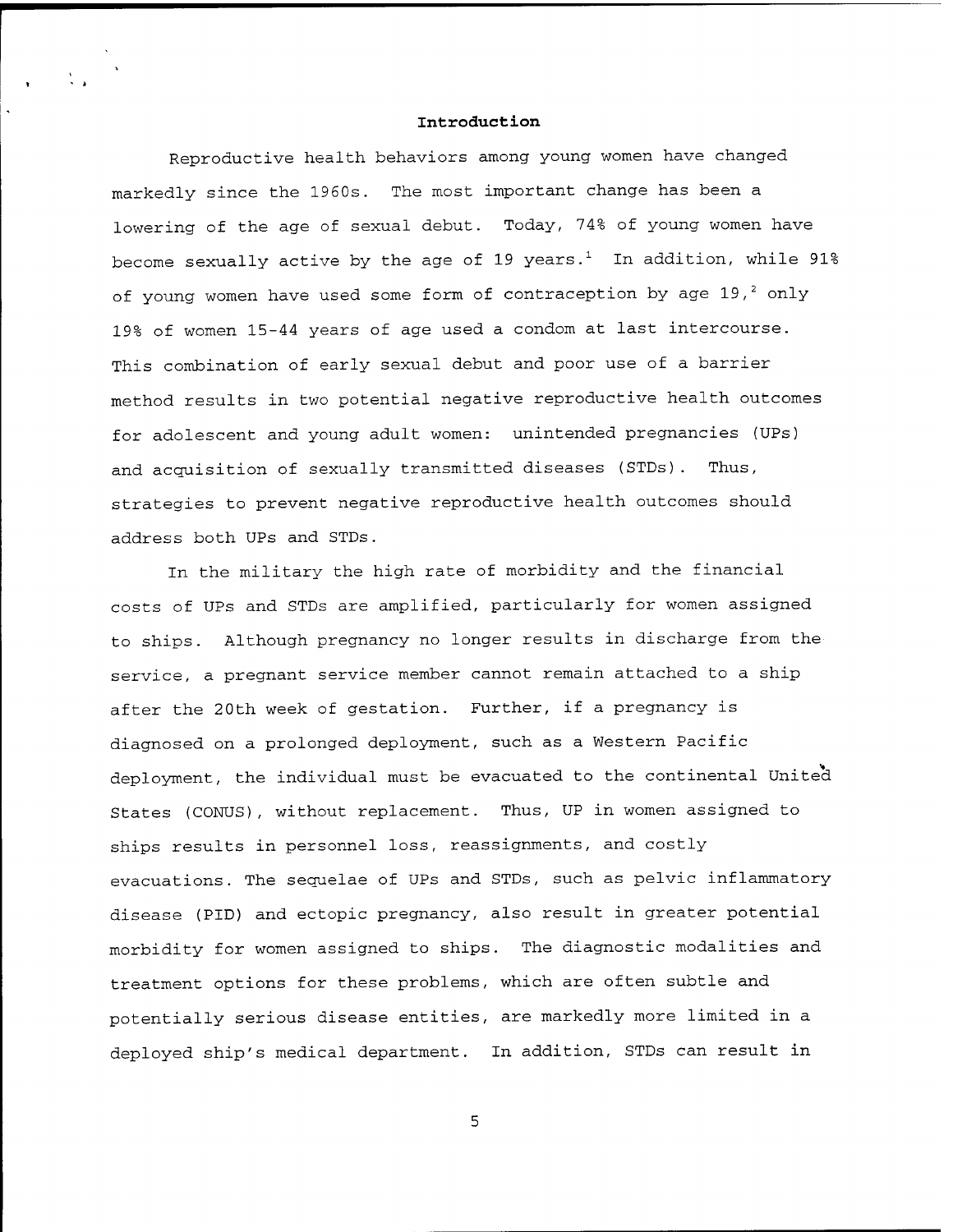potential mortality in the setting of ectopic pregnancy for women deployed on ships.

*Chlamydia trachomatis* is the most common bacterial STD to afflict Americans, with an estimated four million new cases occurring annually. $^1$  Because chlamydia testing and reporting is not universally done in the United States and because the accuracy of tests is highly variable, it is difficult to ascertain a true prevalence of the infection in the United States. However, the best estimates place the rate at approximately 300/100,000 cases annually, with a female to male ratio of 6:1. This gender discrepancy most likely reflects the higher frequency of asymptomatic chlamydia infections in women versus men. From a number of individual studies the prevalence of asymptomatic chlamydia infections among adolescent and young adult women screened during pelvic examinations ranges from 5-20%, with most studies reporting 10-15% infection rate.<sup>1</sup> The duration and significance of these asymptomatic infections remains unclear; however, in a recent study a few of the women identified as having asymptomatic chlamydia infections had progressed to PID, in the interval between screening and notification. Although limited data exist in military populations, the available information suggests \* similar rates. Ordnoff reported a prevalence rate of cervical chlamydial infections of approximately 10% in female Navy recruits. $3$ Catterson described a prevalence of 8.2% chlamydia infections in 476 active-duty Army females who presented for routine Papanicolaou (Pap) smears. 4 Both of these authors recommended the institution of screening for chlamydia in young, active-duty women.

In summary, UPs and STDs lead to significant morbidity, costs, and administrative demands in active-duty Navy women. Yet, a limited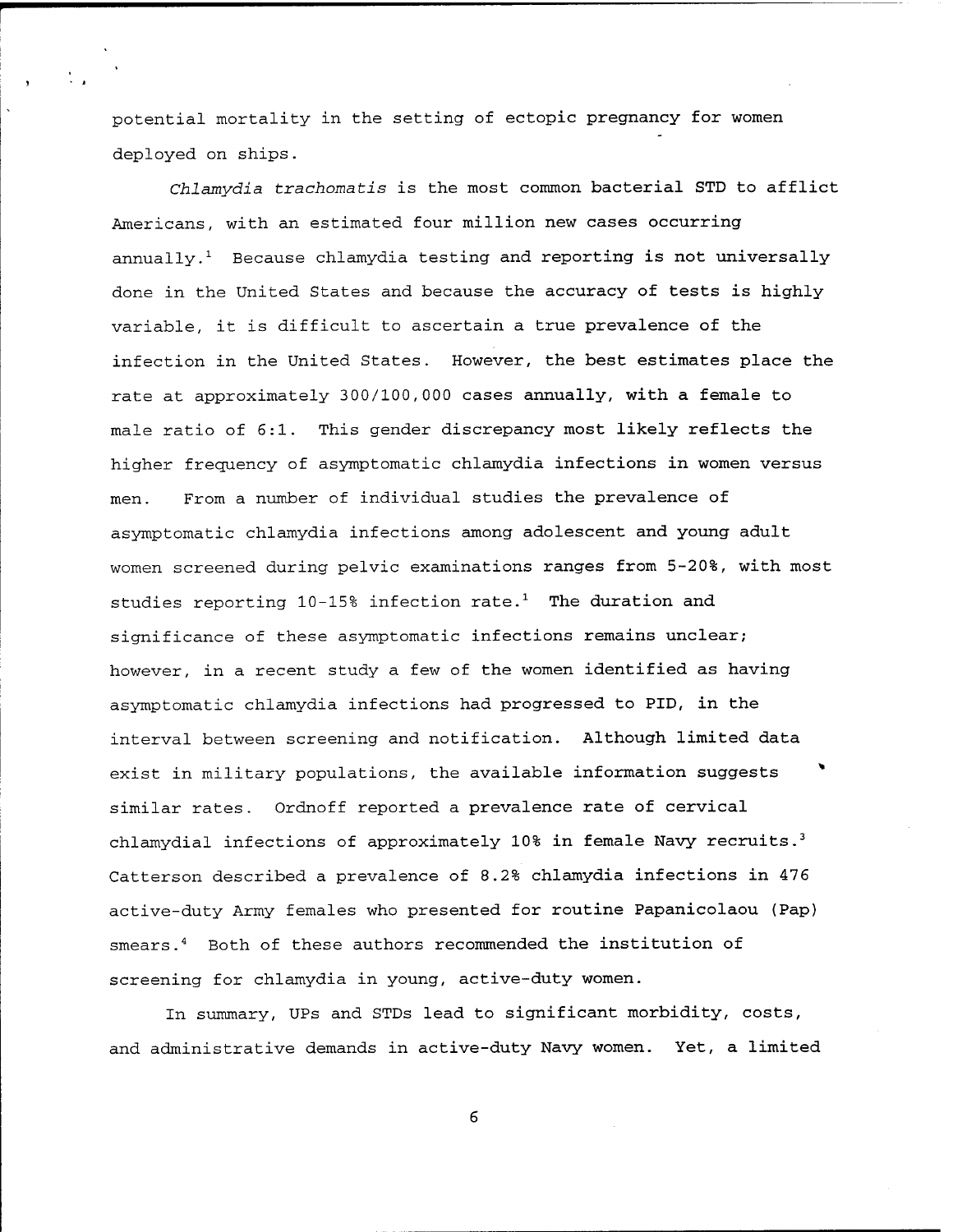number of studies have been done to define precise rates and contributing factors. Even more importantly, to our knowledge, no scientific efforts are under way to design and evaluate biologic and behavioral interventions to reduce the incidence of UPs and STDs in this population.

The current study was designed to determine contraceptive use patterns and the prevalence of STDs and UPs in active-duty Navy enlisted women. Another purpose of this study was to assess the military application of a noninvasive screening test for the detection of *C. trachomatis* and *Neisseria gonorrhoeae by* ligase chain reaction (LCR). A new era in STD testing was launched with the advent of such molecular techniques that amplify target nucleic acids. Importantly, these newer tests can be performed on a sample of urine, unlike the cell culture and antigen detection techniques, which require specimens obtained from the target organ in women, the endocervix. LCR has been

shown to have high sensitivity (94%) and specificity (99%) in screenings of urine for chlamydia and gonorrhea infections.<sup>5-7</sup> This reliable procedure, which does not require a pelvic examination for an asymptomatic woman, may be an ideal STD screening test for at-risk women.

The results of this scientific effort ultimately will contribute to the development and evaluation of biologic and behavioral interventions to decrease the incidence of STDs and UPs in active-duty enlisted women.

### **Methods**

**Selection of Study Population:** To identify a study population for this cross-sectional study, the number of women assigned to all naval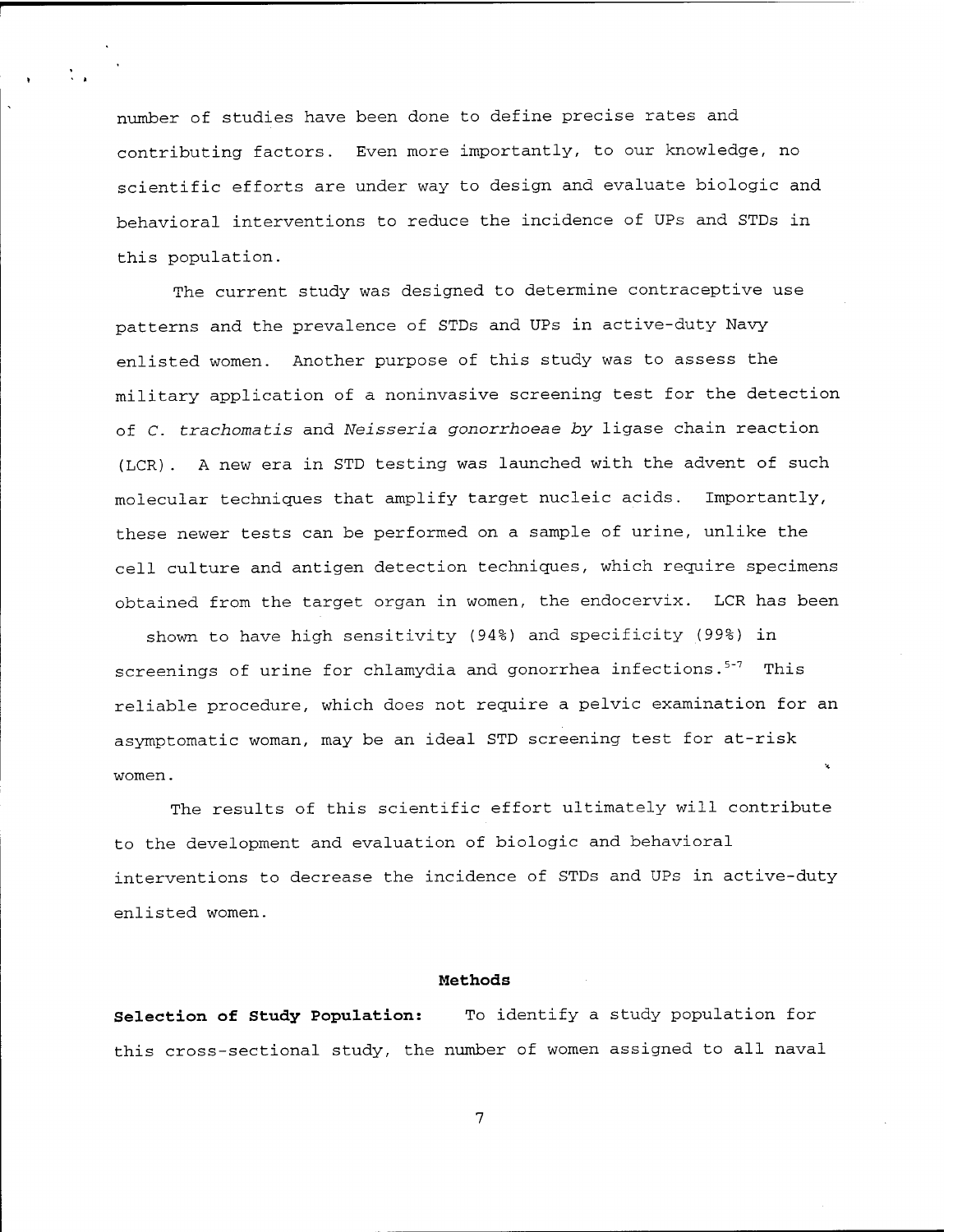commands based in San Diego was ascertained, and available information related to rates of STDs and UPs in these commands was gathered. Final selection of the study populations was made after briefings by the research staff with the commanding officers (COs) of these commands to ensure a receptive environment for a collaborative, intensive study of STDs and UPs. The COs were made aware of the requirement for confidentiality with all questionnaires and biological data collected. Two San Diego commands, one shore-based and one ship-based, were selected due to their large complements of enlisted women and comparability of enlisted rates. The ship selected is a submarine tender with approximately 30% female personnel (n = 450). The shore-based facility is a ship's maintenance command and also has a large complement of women (n = 150). All enlisted women at these commands were encouraged to attend the study briefing. Approximately 300 women were enrolled from these two commands.

**Enrollment Procedures:** Enrollment of both the shore-based command and the submarine tender populations was completed in October 1995. The research staff fully briefed the participants on the requirements of the study prior to obtaining informed consent to participate. The participants then completed a self-report questionnaire (OPNAV Report" Control Symbol [RCS] 6200-7) that documents demographics, STD and UP risk behaviors, contraceptive use, and STD and pregnancy history. A medical history of the participants was obtained by a retrospective review of all available medical records.

To ensure confidentiality a tear-off sheet with an identification code, participant's name, and social security number was completed and separated from the questionnaire by the participant. All written information was handled only by the research staff.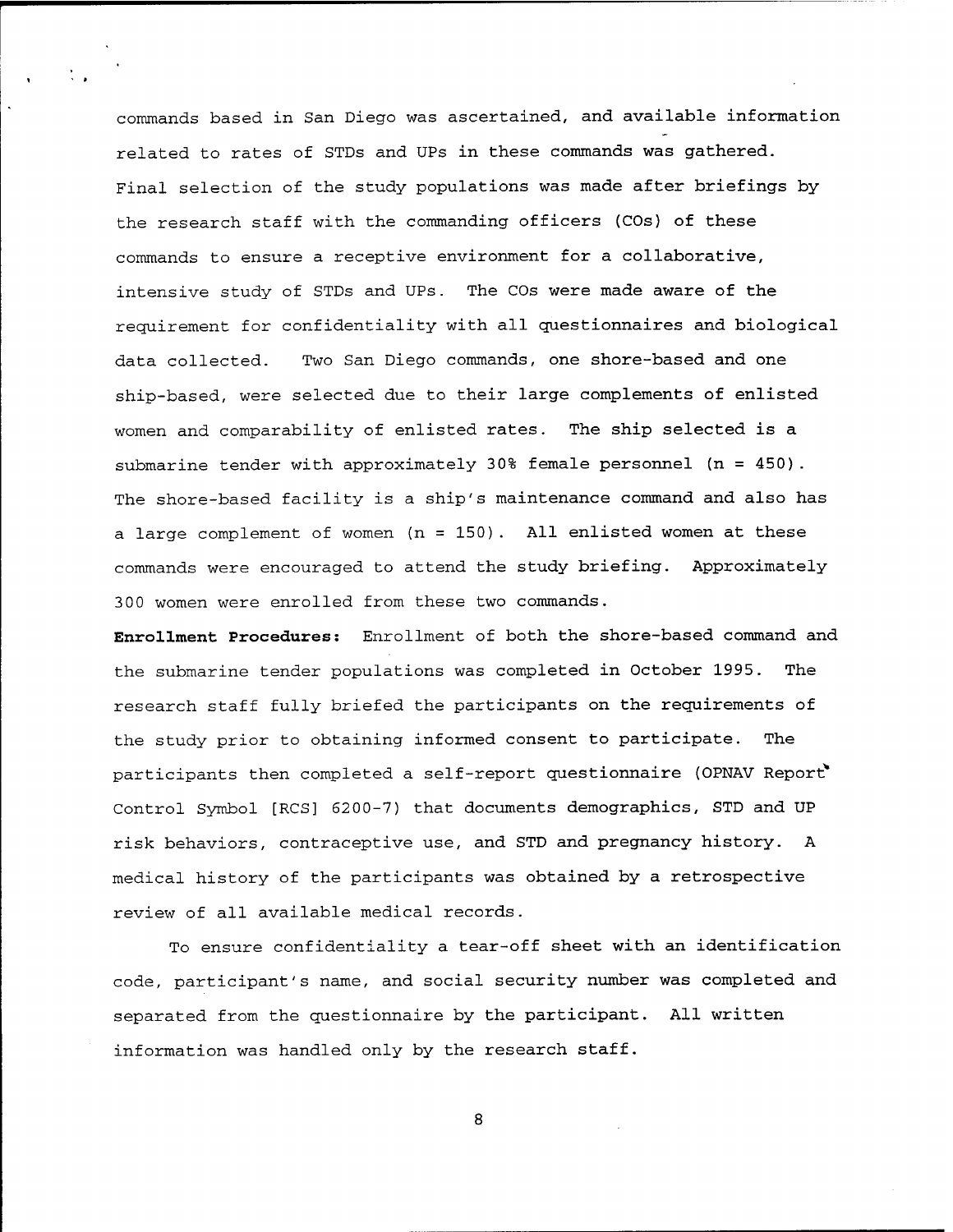**Laboratory Procedures:** Fifteen milliliters of blood were drawn and centrifuged, and the serum was stored for syphilis and hepatitis B virus (HBV) core antibody screening. A urine sample was collected for pregnancy, chlamydia, and gonorrhea diagnostic testing. All serologies and the urine pregnancy test were performed at the Navy Environmental Preventive Medicine Unit <sup>5</sup> (NEPMU-5) laboratory using standard laboratory procedures. A portion of the unspun urine was frozen to -20°C and shipped to the University of California, San Francisco (UCSF), for the chlamydia and gonorrhea testing. UCSF tested for chlamydia and gonorrhea antigen using molecular techniques (LCR) made available by Abbott Laboratories.

**Follow-Up:** Participants were given their laboratory results as they were made available. Each participant who had a positive lab result was contacted by phone; negative results were given either by phone or by a letter in a sealed envelope. If the participant had a positive pregnancy test, she was counseled as to the need and the appropriate procedures for beginning prenatal care at the Naval Medical Center, San Diego. For other positive results the participants were assisted in seeking gynecologic treatment at Branch Medical Clinics, Naval Station or Naval Training Center, San Diego.

**Medical Record Review:** Available medical records were reviewed by research staff for contraceptive use, Pap test history, and STD history. The Pap test history was obtained by documenting laboratory reports; those records that did not have any laboratory reports were counted as missing. STD history was measured either by a documented positive laboratory result or in a medical history taken by a health care provider. Contraceptive history was determined by documentation in a medical history of either prior or current use of a given method.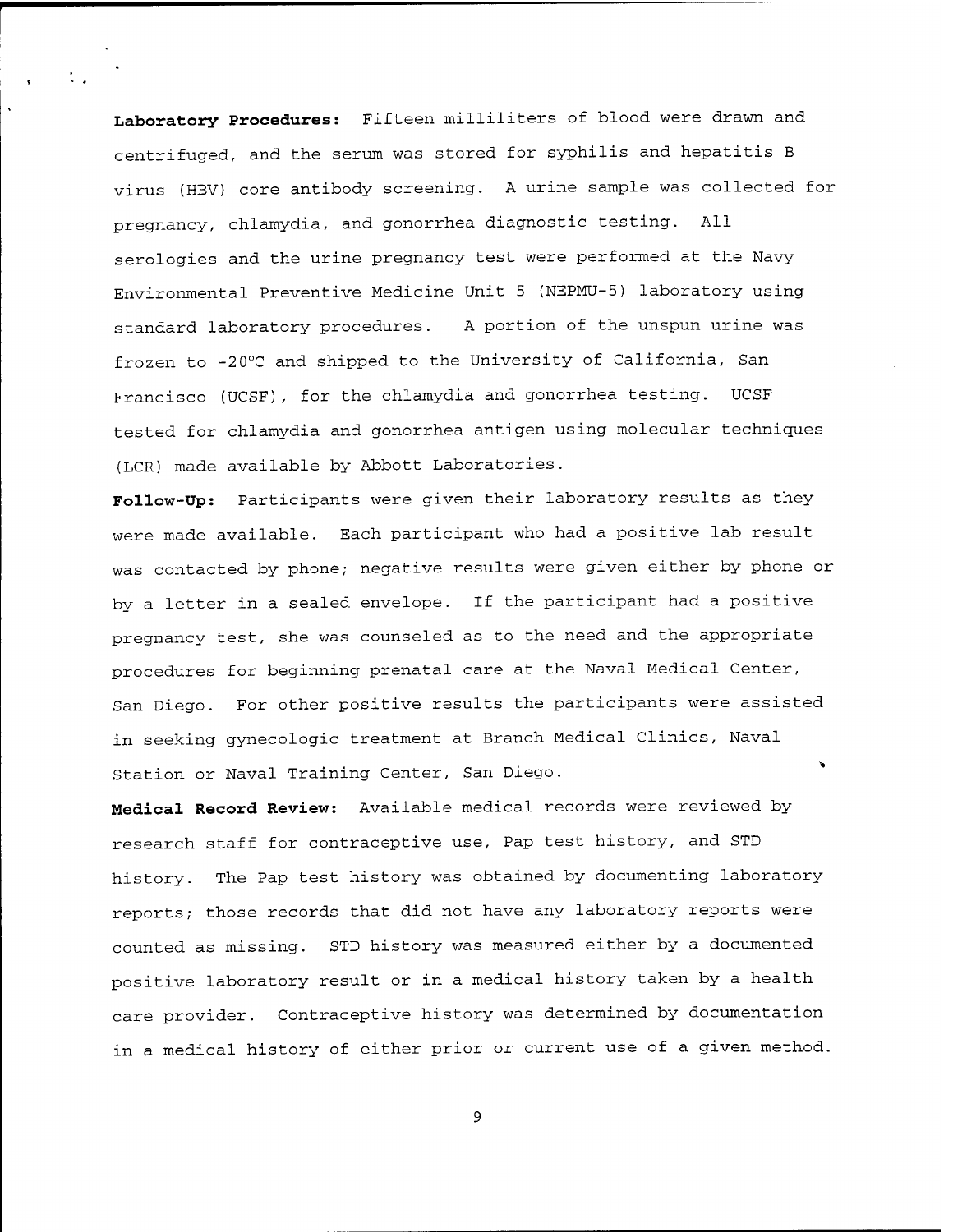**Statistical Analyses:** Descriptive characteristics of the population were tabulated. Individual univariate statistics for chlamydia outcomes were performed by the chi-square test. A logistic regression analysis was used to evaluate the association and predictive value of the risk factors for chlamydia infection. The study population consisted of two groups: 131 from the shore-based command (approximately 87% of the command's female complement) and 183 from the subtender (approximately 41% of the ship's female complement). For the purposes of analysis, these groups were combined.

### **Results**

**Retrospective Review of Submarine Tender Pregnancy Data:** A retrospective review of the pregnancy rates on the submarine tender compiled by the ship's medical department was completed by our research staff. The recorded standardized information on all pregnancies in 1994 included marital status and whether the pregnancy was planned. Approximately 516 women were assigned to the submarine tender during 1994. The 1994 pregnancy rate was  $14\%$  (n = 71); 70% (n  $= 50$ ) were UPs. Of the UPs,  $64\%$  (n  $= 32$ ) were single and 36% (n  $= 18$ ) were married. Of the planned pregnancies (n = 21), 86% (n = 18) were married, and 14% (n = 3) were single. A similar data set was not available from the shore command.

**Descriptive Analysis:** Approximately 322 women were briefed on the study; a total of 314 (97.5%) subjects gave written consent to participate in the study. All (n = 314) completed the questionnaire; 299 (95.5%) provided a urine specimen; 239 (76.4%) provided a blood sample; and 15 (4.8%) did not provide either blood or urine specimens. In addition, medical records were available for review in 228 (73%) of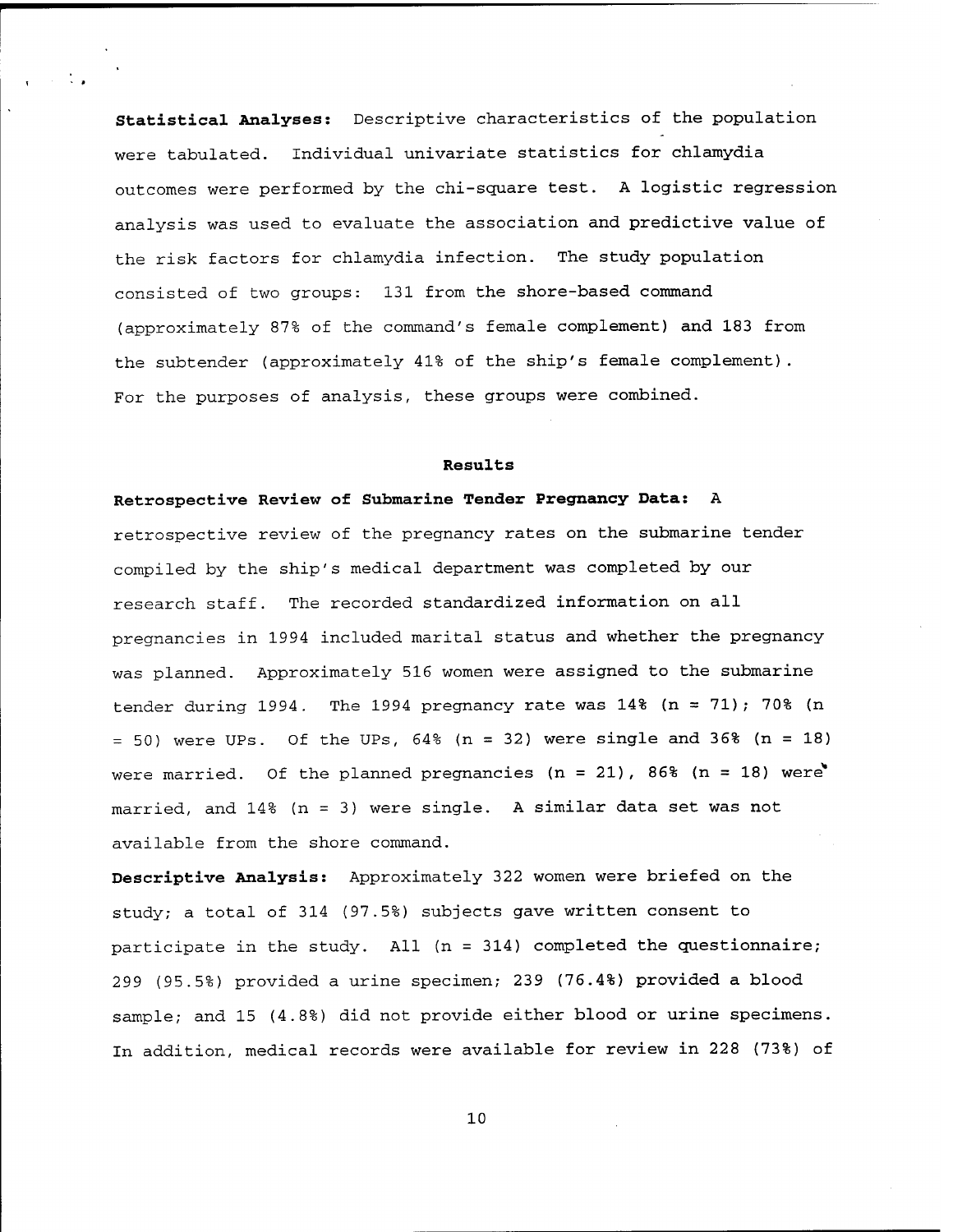the participants. The demographic characteristics of the population revealed that the majority were Caucasian (60.8%) and more senior (E-4 or greater) in grade (69.7%), and approximately half were married (50.6%) and pursued education beyond high school (49.6%), see Table 1.

Analyses of the sexual activity and STD history reveal the mean age of first intercourse as approximately 17 years, with a mean of 9.6 lifetime partners. The majority reported currently having only one sex partner (84.7%), with approximately 15.6% admitting to multiple partners over the prior six months. Condoms are used consistently (during each sexual encounter) by only a small proportion (11.1%) and are used inconsistently (sometimes/rarely) by approximately 27.7% of the group, with 51.9% reporting that they never used condoms during the previous six months. Prior diagnosis of an STD was reported by 115 participants (36.6%), with the most common being chlamydia (23.9%), followed by venereal warts (13.1%) and herpes (7.3%) (Table 2).

In regards to birth control and pregnancy history, approximately <sup>2</sup> 8% of the women report using no method of birth control; the most common method used is birth control pills (27%), followed by condoms (17.5%), and either a tubal ligation/hysterectomy or vasectomy (9%). Depo-Provera and Norplant are used by only a small number of women (9%) (Table 3). When analyses were confined to currently sexually active women (n = 291), similar proportions were defined with 27% using no method of contraception; the most common method used is birth control pills (29%), followed by condoms (19%), and either a tubal ligation/hysterectomy or vasectomy (10%) . Two thirds of the population (65.9%) had a prior pregnancy, and 25 (8%) reported currently being pregnant. There was a mean of 2.0 prior pregnancies and a mean of 1.1 UPs among women who were ever pregnant (Table 4).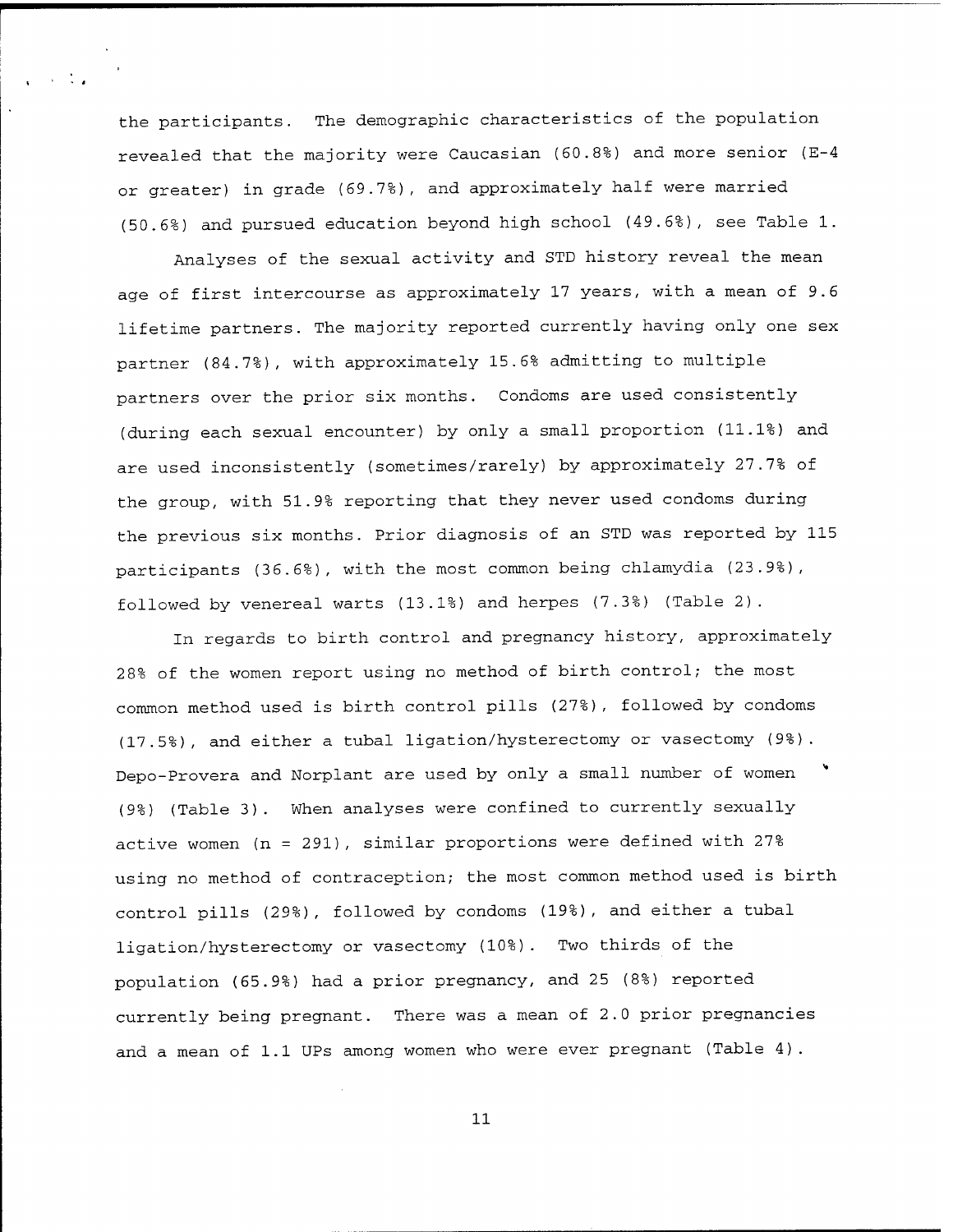**Retrospective Review of the Medical Records:** A review of the 228 available records revealed that 50 (21%) of the participants had at least one abnormal Pap result with the most common being atypia (n=18), followed by squamous metaplasia (n=12). Eight participants had a history of more than one abnormal Pap documented in their medical record. Sixty-eight participants had at least one STD (30%), with the most common being chlamydia (17.6%), followed by venereal warts (10.5%) and herpes (5.3%). 52.6% of the medical records documented birth control pills as the primary method of birth control, followed by Depo-Provera (17.5%) and condoms (14.9%) (Table 5). **Pregnancy Screening:** Urine pregnancy (HCG) tests were performed on 299 urine samples, with 29 positive (9.2%); 22 were known pregnancies and <sup>7</sup> were identified through the screening. An additional 2 women were pregnant, but they had not provided a sample, and a final subject was pregnant with a negative HCG screen, for a total of 32 current pregnancies (10.7%). Of the 32 current pregnancies, 21 were from the shore-based command and 11 were attached to the subtender for pregnancy rates of 16% and 6%, respectively. The higher rate at the shore command is reflective of the fact that this command is one to which women are assigned temporarily due to pregnancy; in addition, many women may plan a pregnancy while stationed at a shore command (75% intended pregnancy rate). The mean age of the entire group of pregnant women was 25 years, 11 (34%) were of junior paygrade, 13 (40%) were unmarried, and <sup>7</sup> (22%) reported a new sex partner within the previous six months. Sixteen (50%) had had prior pregnancies.

Nearly half (44%) of the current pregnancies were unplanned (women who knew they were pregnant and reported that they did not intend to become pregnant, or women unaware of their pregnancy who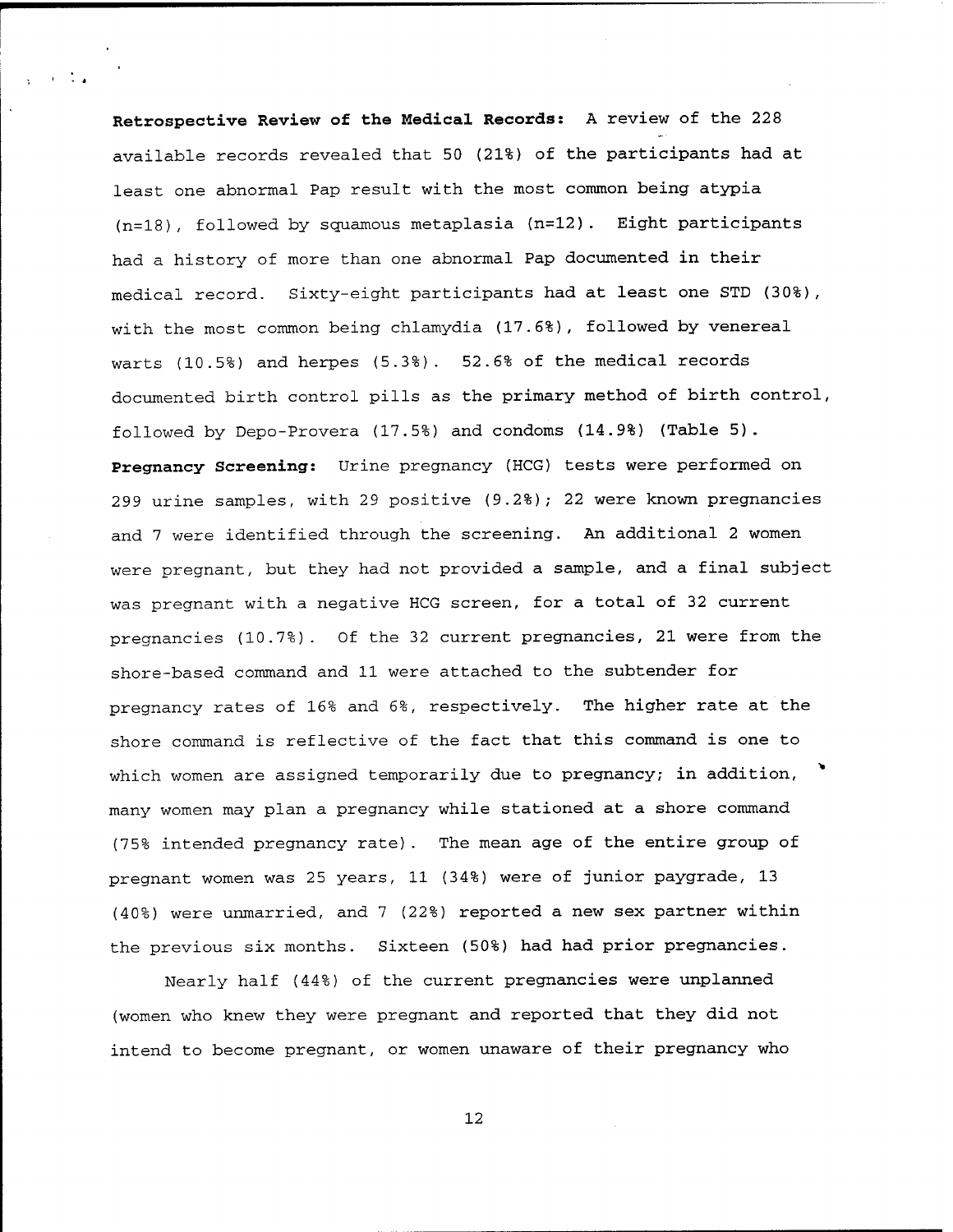reported that they did not want to become pregnant). The mean age of the women with UPs was 23 years, 79% were unmarried, 57% reported having a new sex partner in the previous six months, and 50% were EI-ES. The subjects' self-reported pregnancy histories are seen in Table 4.

 $\sim 10^{-10}$  km s  $^{-1}$ 

**Urine and Serology Results:** Chlamydia and gonorrhea LCR tests were performed on 299 urine samples. Fourteen (4.2%) were positive for chlamydia LCR (6.9% of the shore-based command and 2.7% of the subtender command), and none of the samples were positive for gonorrhea. RPR tests for syphilis were performed on 239 blood samples and all were negative. HBV core antibody titers were positive in <sup>5</sup> (4.8%) of 104 blood samples from subjects enrolled from the shorebased command. There were no corresponding positive HBsAg screens in these individuals. HBV core antibody titers are pending in the shipboard population.

**Descriptive Risk Factor Analysis of Chlamydia Positives:** Analysis of the chlamydia-positive participants revealed their mean age was 24 years, the majority were Caucasian (57%), and 10 (71%) were unmarried. The average length of military enlistment was 4 years, <sup>8</sup> (57%) were of E4-E6 paygrade, and 7 (50%) had progressed past a high school education.

The prevalence of *C. trachomatis* was greater in those subjects who were younger, unmarried, and more junior (E1-E3) in paygrade. They also were more likely to have had a new sexual partner in the six months prior to the study, had more than one partner in the past six months, had sex while under the influence of alcohol, and had a sexual debut younger than 18 years of age (Table 6). Seven (21%) of these subjects reported drinking alcohol to the point of passing out or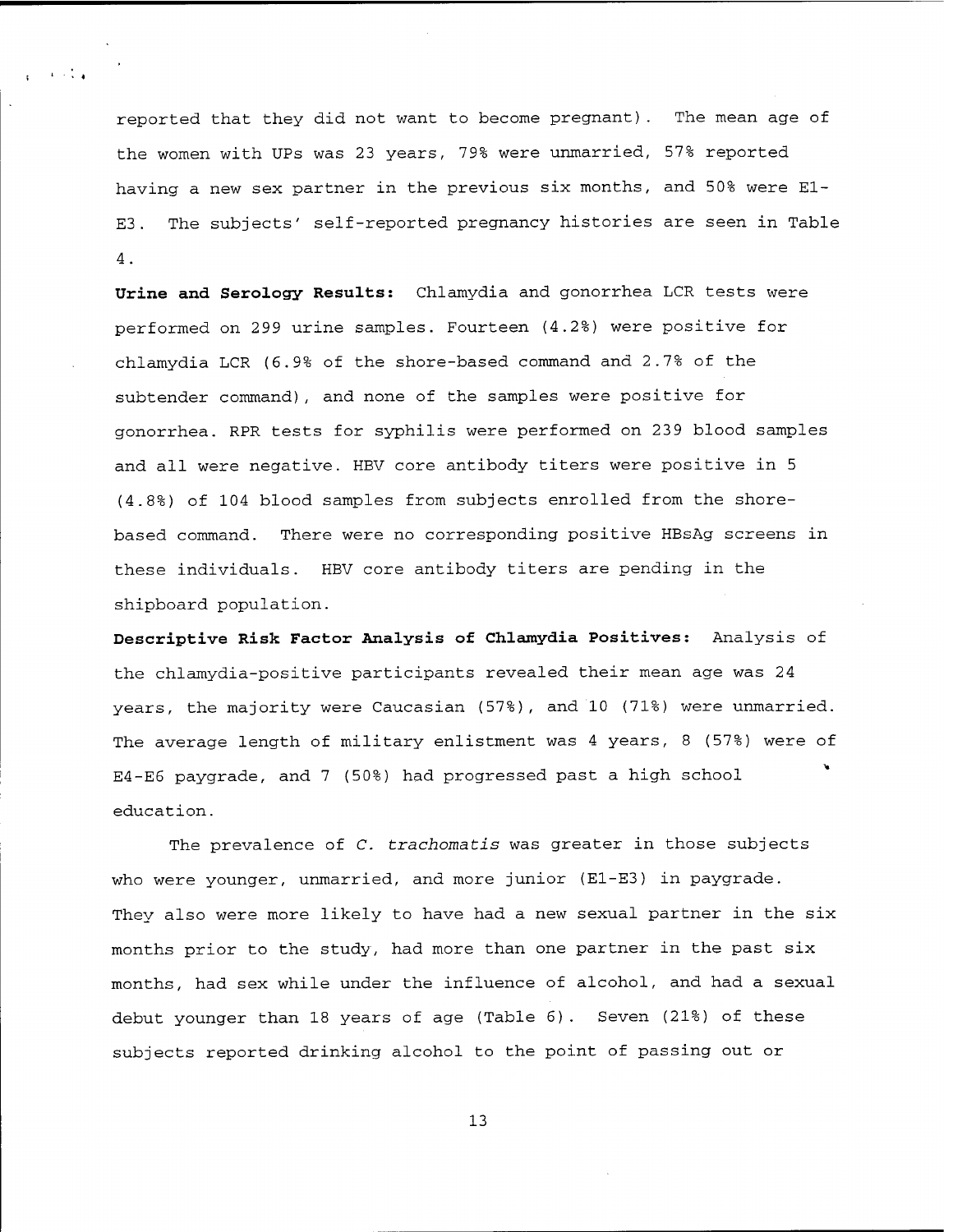vomiting in the previous one month. Significantly, the majority (n=12) had had a pelvic exam (which routinely includes chlamydia screening) in the previous 12 months. None of the subjects reported any symptoms consistent with a gynecologic infection. The most frequently used contraception in this group is no method (35.7%), followed by birth control pills (28.5%) and condoms (21.4%).

 $\sim 100$  km  $^{-1}$ 

We developed a logistical model controlling for factors of paygrade, marital status, race, and age of sexual debut. After controlling for these factors, a history of prior pregnancy (O.R. 8.43; C.I. 1.43 - 49.66) and excessive alcohol use as measured by drinking alcohol to the point of passing out or vomiting (O.R. 5.20; C.I. 0.97 - 27.96) were associated with chlamydia infection. Although not statistically significant, having a new partner within the past six months and having more than one partner in the past six months was also associated with increased chlamydia infection (Table 7).

#### **Conclusions**

This cross-sectional survey of shore-based and shipboard enlisted Navy women documents a relatively high frequency of inadequate birth control and barrier protection in this population. Notably, over one quarter of sexually active women reported having no method of birth control (26.8%) , and only a small proportion (11%) reported the consistent use of condoms. Of the pregnant women, 40% were single and half of the pregnancies were unplanned. More than one third of the population reported a history of prior STDs; medical record review verified this with approximately 30% of the records reviewed documenting a history of an STD. Furthermore, 4.2% of the population had asymptomatic chlamydia infections, despite a pelvic examination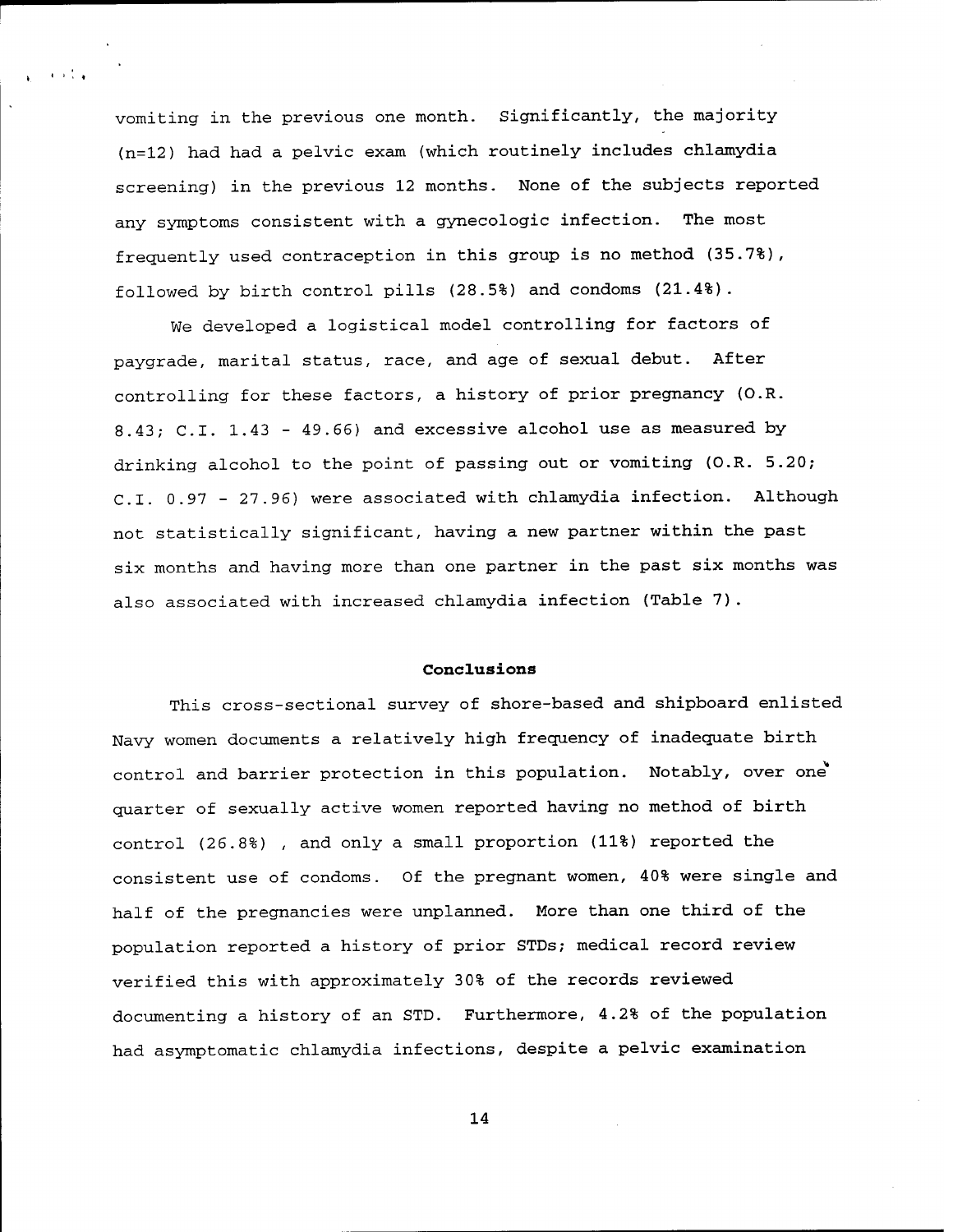and chlamydia screening within the preceding year in the majority of the subjects.

 $1.111$ 

The findings regarding pregnancy and single parenthood in enlisted active-duty women document a lack of progress in the area of prevention since they are similar to a survey completed several years ago. 8 In 1989, a Navywide survey found that the majority of pregnancies were unplanned (70%), among single women during their first enlistment, and that the fathers were most likely to be activeduty military (50%). A 1992 survey of active-duty women found a 7.5% pregnancy rate for ship based women and an 8.6% pregnancy rate for shore based women. 9 Of these pregnancies, almost 70% were unplanned, and only 55% of the women reported using some form of birth control. The majority of our subjects demonstrate similar behavior: 70% reported using some method of birth control, with the most common method being birth control pills (Table 4). However, after accounting for those who are pregnant or who have not been sexually active during the previous six months, a significant percentage (23%) still reported not using any form of birth control. These data are similar to those found among civilian populations in which the United States has been shown to have the highest UP rate among unmarried young adult females' of any western nation. This high UP rate may be explained in part by the lack of consistent and effective use of contraception.

The early sexual debut of these subjects matches that seen in the general population: 90% of the subjects reported having their first sexual intercourse before the age of 19. The historical information (i.e. multiple lifetime partners, early sexual debut, and unprotected sex) in Table 2 reflects a high-risk population. However, the more current behavioral profile suggests that the majority of the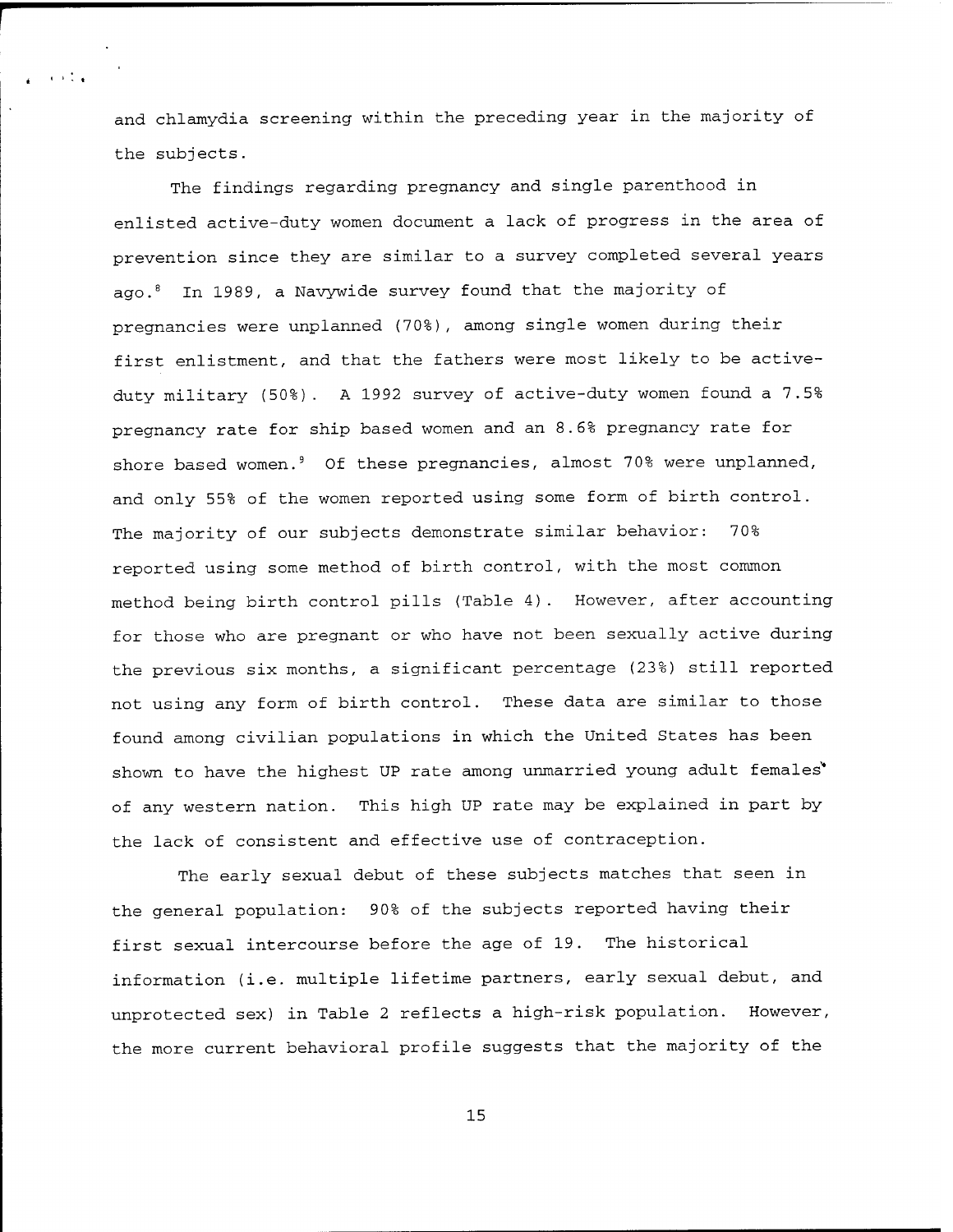subjects are now at lower risk. Only 10.8% reported currently having more than one sexual partner, and 82% reported having had one or fewer different partners (including spouse) in the last six months. This shift in behavior (historical versus current) may be due to the fact that the majority of the subjects have completed their first enlistment, are over 22 years of age, and approximately half are married (Table 1).

e viti

This study implements, for the first time that we are aware of, noninvasive, highly sensitive and specific urine-based screening for chlamydia and gonorrhea in the military. Part of the cost-benefit analysis for the screening and treatment of chlamydial infections requires consideration of the tremendous reproductive morbidity of chlamydial infections in women. Eight percent of women with endocervical chlamydial infection also have PID.<sup>10</sup> It has been estimated that 30% of women with untreated chlamydia endocervical infection will develop PID.<sup>11</sup> Risk factors for PID parallel those for STD acquisition and include younger age, multiple sexual partners, nonbarrier contraception, IUD use, and most recently described, vaginal douching.<sup>12</sup> Smoking has also been associated with PID, but it may be more of a marker for other risk behaviors rather than a cause itself. Again, the single greatest risk factor for PID is unprotected sexual intercourse. Twenty-five percent of women who have had PID, most frequently due to chlamydia, develop infertility due to fallopian tube damage. This tubal damage also can result in ectopic pregnancy, which has become epidemic, in large part mirroring the chlamydia epidemic.<sup>13</sup> Women have <sup>a</sup> seven to ten fold increased risk for ectopic pregnancy after a single episode of PID.<sup>14</sup> Establishing these prevalence rates of infection will assist in appropriate cost-benefit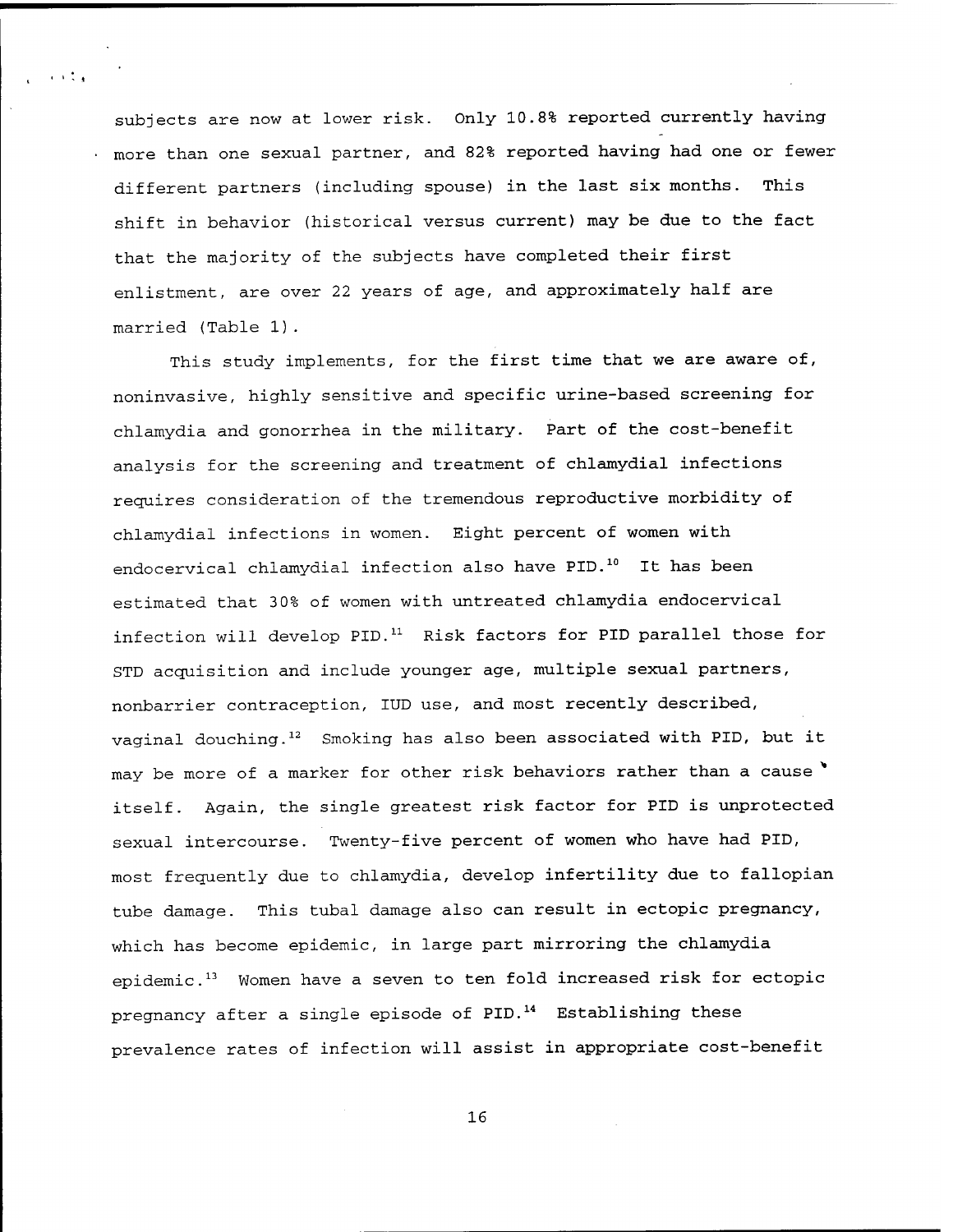analyses to guide screening policies.

 $\alpha$  and  $\alpha$ 

The overall rate of chlamydia infection in the current study population was 4.2%. Some of the characteristics of this subset are similar to those documented previously as risk factors for PID and STDs. When compared to the overall noninfected population, there was a trend for those subjects with chlamydia infection to be younger, single, and E1-E3 in paygrade (Table 6). They also were more likely to have had an earlier sexual debut, have had more than one partner in the past six months, have sex after drinking alcohol, and drink alcohol to excess (Table 6). Although they were more likely than the noninfected population to use condoms (condom use was restricted to 21% of the group), this probably reflects risky sexual behaviors in combination with the inconsistent use of condoms. A difference in the chlamydia infection rate between the shore-based command and the subtender population was found; however, it is most likely that this is due to the small numbers and less likely to be due to a difference in risk factors although this needs to be explored further. Part of this difference may be due in part to the fact that 92% of the subtender group (versus only 70% of the shore group) had a current Pap smear, and chlamydia cultures are routinely done during the annual exam.

Successful application of the LCR methodology does not necessarily endorse its widespread use as a screening tool for chlamydia infections. Recently, a decision-analysis model was applied to LCR urine-based screening in women. It was determined through hypothetical application of costs and benefits that it was costeffective to perform routine screening if the overall prevalence rate of chlamydia infection was at least 6%.<sup>15</sup> However, this analysis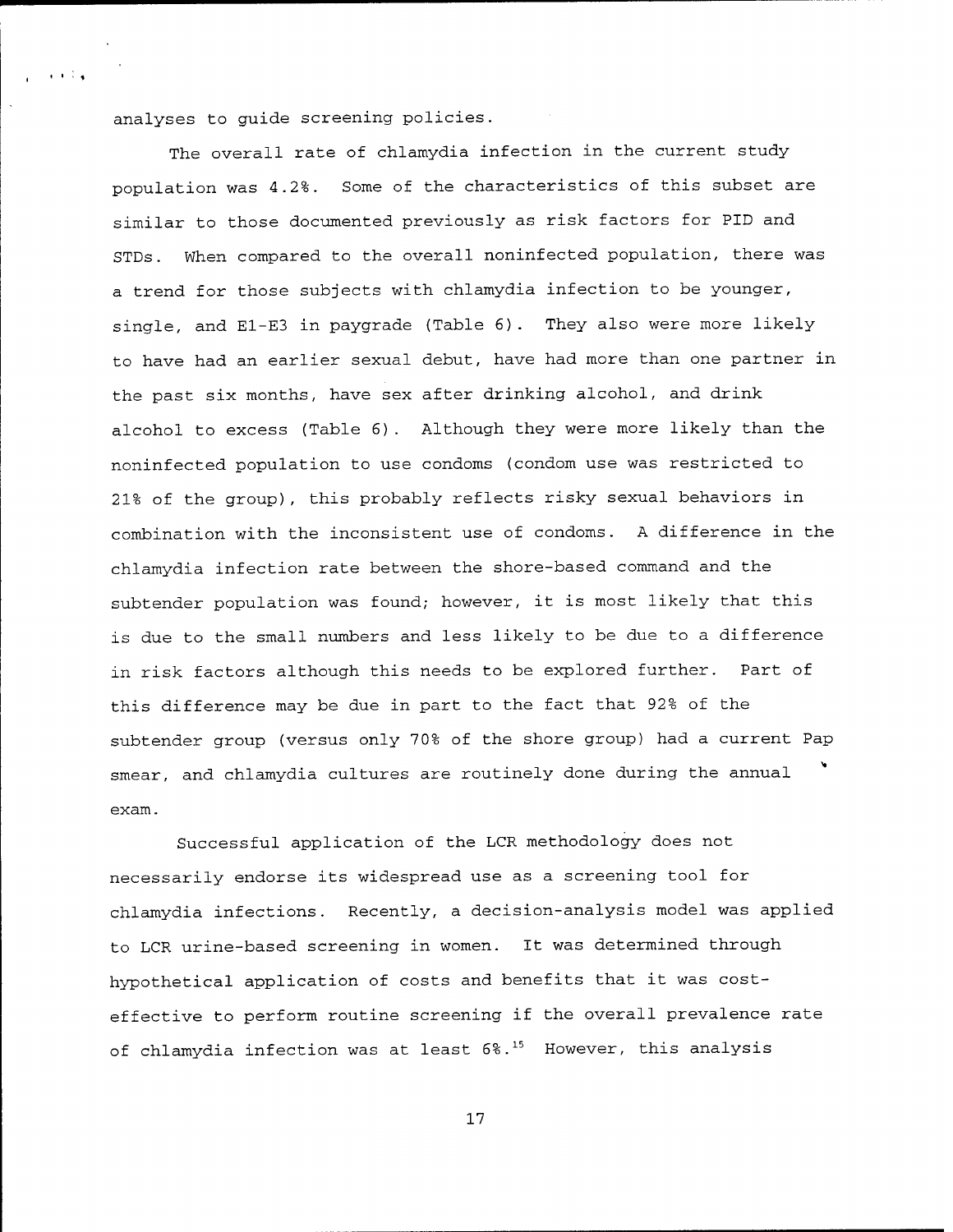included the necessity and cost of performing an invasive pelvic examination to obtain endocervical specimens. Using a simple noninvasive urine-based test makes the LCR technique very attractive for screening large numbers of asymptomatic women and men. There are additional considerations in the military not included in the decision analysis of this civilian-based study. These include deployment with potential medical evacuations for the complications of PID and ectopic pregnancy as well as the resultant negative impact on operational readiness. It may be possible, through additional studies, to better identify high-risk subsets of women to define optimal screening strategies.

e vita

More recently, in the era of AIDS, there have been advances in the fields of behavioral medicine, health psychology, and health risk behavior change surrounding sexual behaviors. Success has been achieved with behavioral models, such as the Information, Motivation and Behavioral Skills (1MB) model, which include not only information as education, but also emphasize skills building. This 1MB model was applied to the development of an intervention for the prevention of STDs in U.S. Marines on Western Pacific deployment. An evaluation of this intervention showed a decrease in risky sexual behaviors and more moderate alcohol use in those Marines enrolled in the intervention group versus control Marines on the same deployment. The current study does identify targets, such as birth control, risky sexual behaviors, and excessive use of alcohol, that could be used to design a cognitive skills-building behavioral intervention for the prevention of UPs and STDs in active-duty Navy women.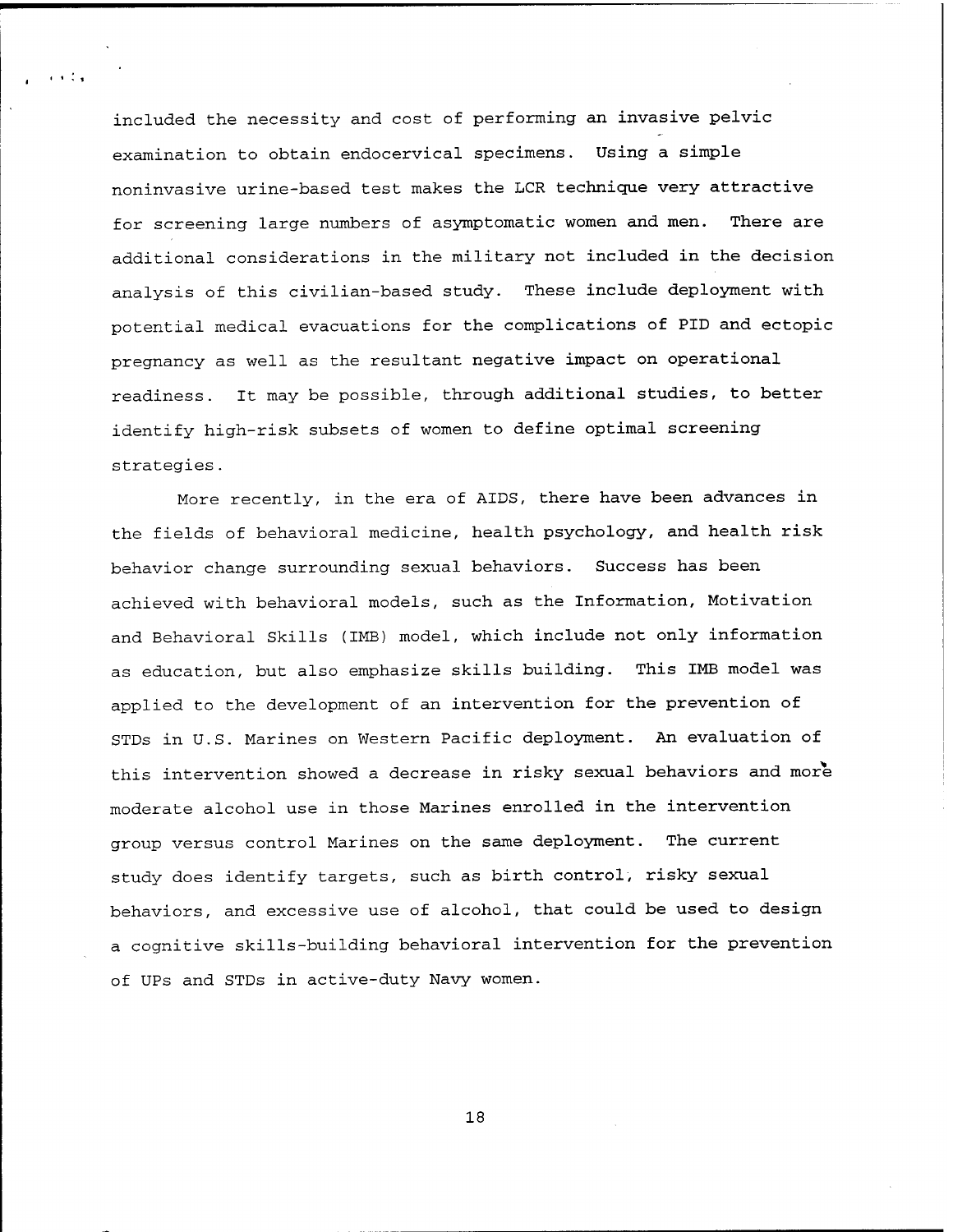#### **References**

 $\sim 10^{11}$  km  $^{-1}$ 

- 1. Centers for Disease Control. Recommendations for the prevention and management of *Chlamydia trachomatis* infections. MMWR, 42(12):2, 1993.
- 2. Irwin CE. The Health of America's Youth. Washington, DC: National Center for Education and Maternal and Child Health, 1990:31.
- 3. Orndorff GR. Screening for *Chlamydia trachomatis* by the direct fluorescent antibody test in female Navy recruits. Mil Med, 1991 Dec; 156(12):675-7.
- 4. Catterson ML, Zadoo V. Prevalence of asymptomatic chlamydial cervical infection in active duty Army females. Mil Med, 1993 Sep;158(9):618-9.5.
- 5. Schachter J, Stamm WE, Quinn TC, Andrews WW, Burczak JD, Lee HH. Ligase chain reaction to detect *Chlamydia trachomatis* infection of the cervix. J Clin Microbiology,  $1994$  Oct;  $32(10)$ .
- 6. Lee HH, Chernesky MA, Schachter J, Burczak JD, Andrews WW, Muldoon S, Leckie G, Stamm WE. Diagnosis of *Chlamydia trachomatis* genitourinary infection in women by ligase chain reaction assay of urine. Lancet, 1995 Jan 28; 345(8944): 213-216:
- 7. Smith KR, Ching S, Lee H, Ohhashi Y, Hu H, Fisher HC, Hook EW. Evaluation of ligase chain reaction for use with urine for identification of *Neisseria gonorrhoeae* in females attending <sup>a</sup> sexually transmitted disease clinic. J Clin Microbiology, 1995 Feb;33(2):445-457.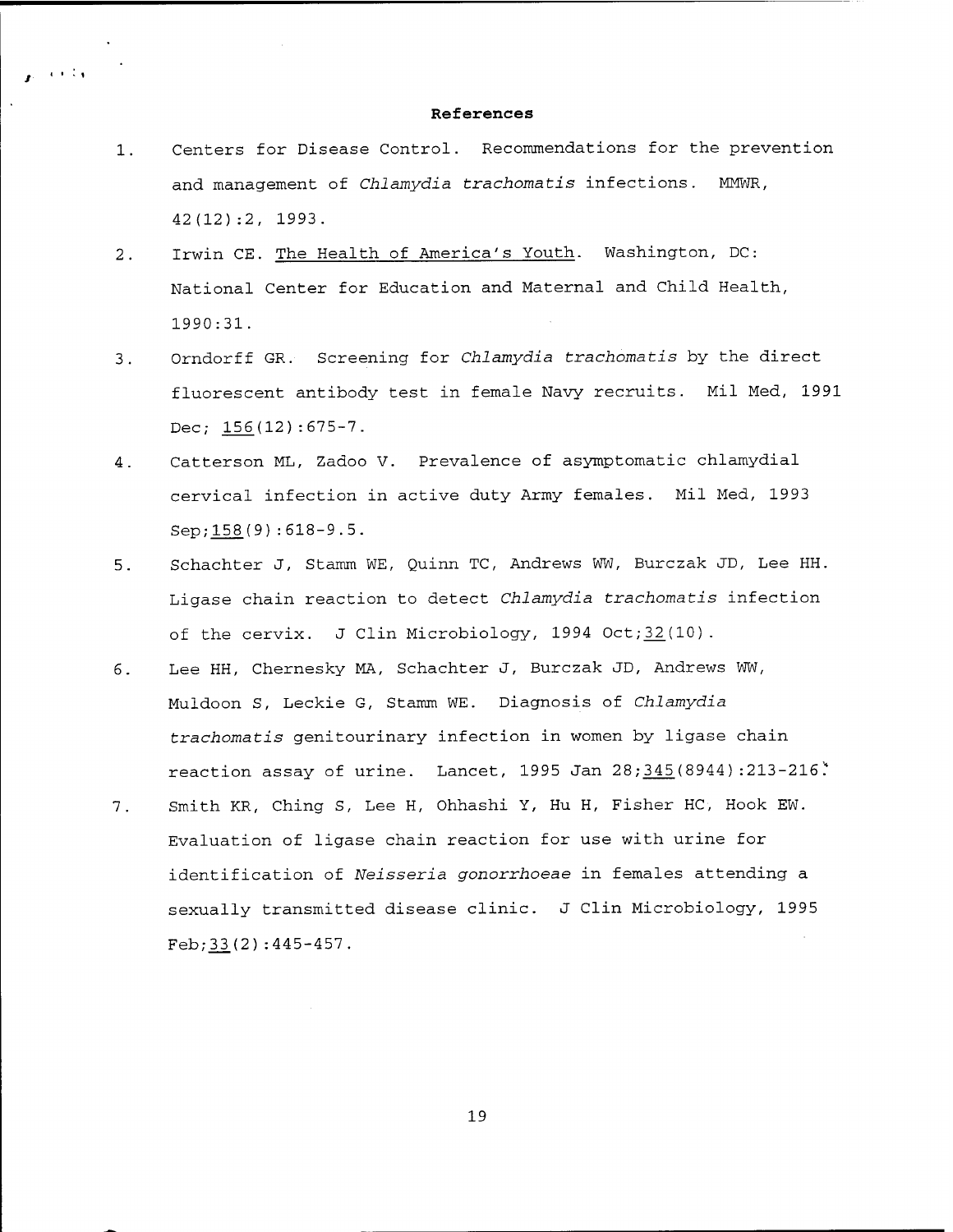8. Thomas PJ, Edwards JE. Incidence of Pregnancy and Single Parenthood Among Enlisted Personnel in the Navy. San Diego (CA): Navy Personnel Research and Development Center; 1989. Report No.:90-l.

 $\sim 1000$  km  $^{-1}$ 

- 9. Thomas PJ, Thomas MD, Robertson P. Absences of Navy Enlisted Personnel: A Search for Gender Difference. San Diego (CA): Navy Personnel Research and Development Center, 1993. Report No.:93-3.
- 10. Westrom L, Svensson L, Wolner-Hanssen P, Mardh P-A. Chlamydia and gonococcal infections in a defined population of women. Scand J Infect Dis, 1982;32(suppl):157-62.
- 11. Stamm WE, Guinan ME, Johnson C. Effect of treatment regimens for Neisseria gonorrhoeae on simultaneous infection with Chlamydia trachomatis. N Engl J Med, 1984; 310: 545-9.
- 12. McCormack WM. Pelvic inflammatory disease. N Engl J Med, 1994 Jan 13;330(2) : 115-119.
- 13. Brunhan RC, Binns B, McDowell J, Paraskevas M. *Chlamydia trachomatis* infection in women with ectopic pregnancy. Obstet Gynecol, 1986 May; 67(5): 772-6.
- 14. Bauwens JE, Clark AM, Stamm WE. Diagnosis of *Chlamydia trachomatis* endocervical infections by <sup>a</sup> commercial polymerase chain reaction assay. J Clin Microbiol, 1993 Nov;  $31(11)$ : 3023-7.
- 15. Gene M, Mardh P. A cost-effectiveness analysis of screening and treatment for *Chlamydia trachomatis* infection in asymptomatic women. Ann Intern Med, 1996 Jan  $1;124(1 \text{ pt } 1):1-7$ .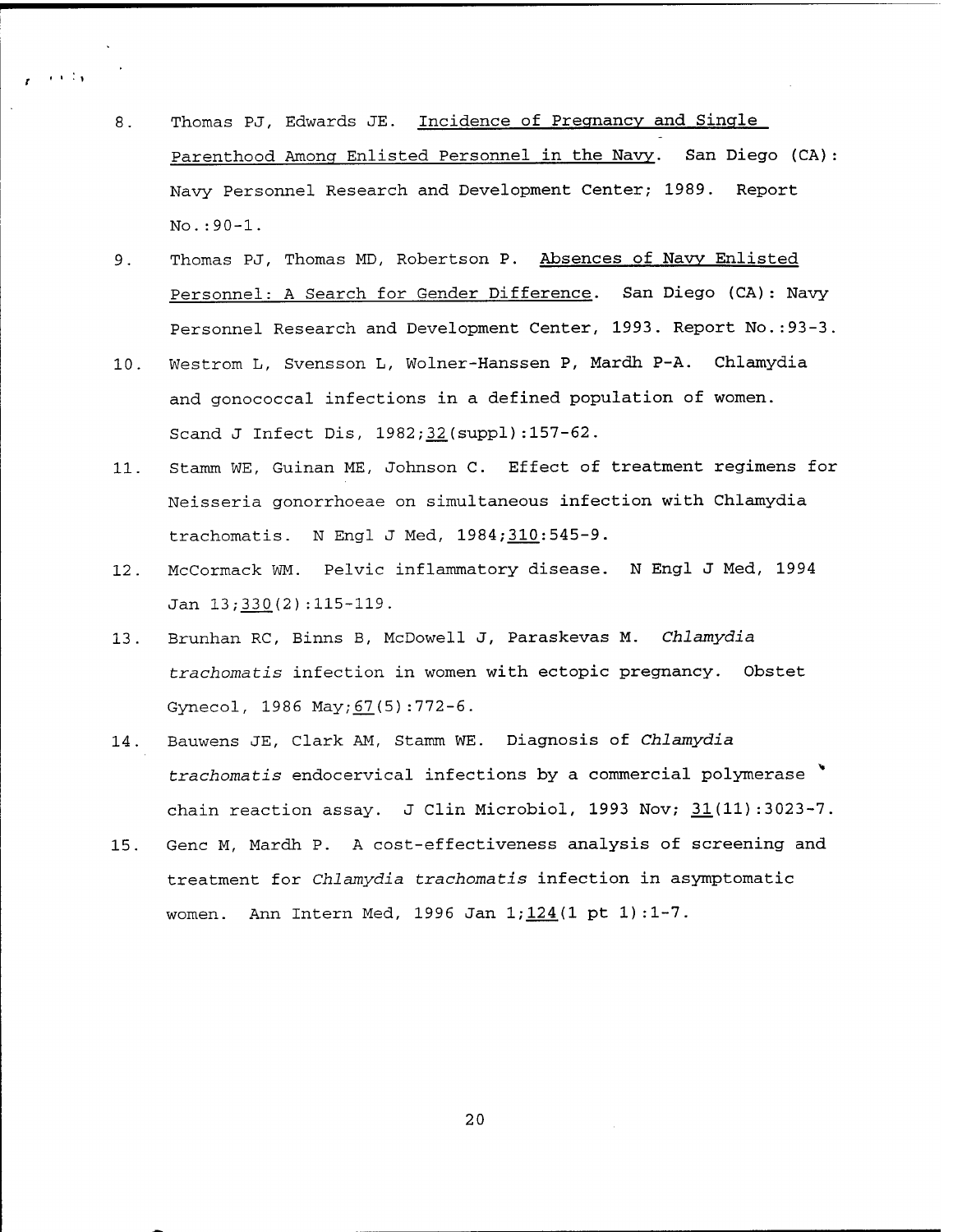# **Contract Support**

The following is a list of personnel who were contract support for this study:

 $\mathcal{L}_{\text{max}}$ 

 $\label{eq:reduced} \mathcal{L} = \mathcal{L} \, \mathcal{L}^{\frac{1}{2}} \mathbf{y} \, \mathcal{L}^{-\frac{1}{2}} \mathbf{y}$ 

 $\ddot{\phantom{a}}$ 

| Barbara A. Bales | BSN, MA   |  |
|------------------|-----------|--|
| Jill McMullen    | <b>BA</b> |  |
| Priscilla Lee    | B.S       |  |
| Dana Benas       | RA        |  |

 $\bar{\mathbf{v}}$ 

 $\sim$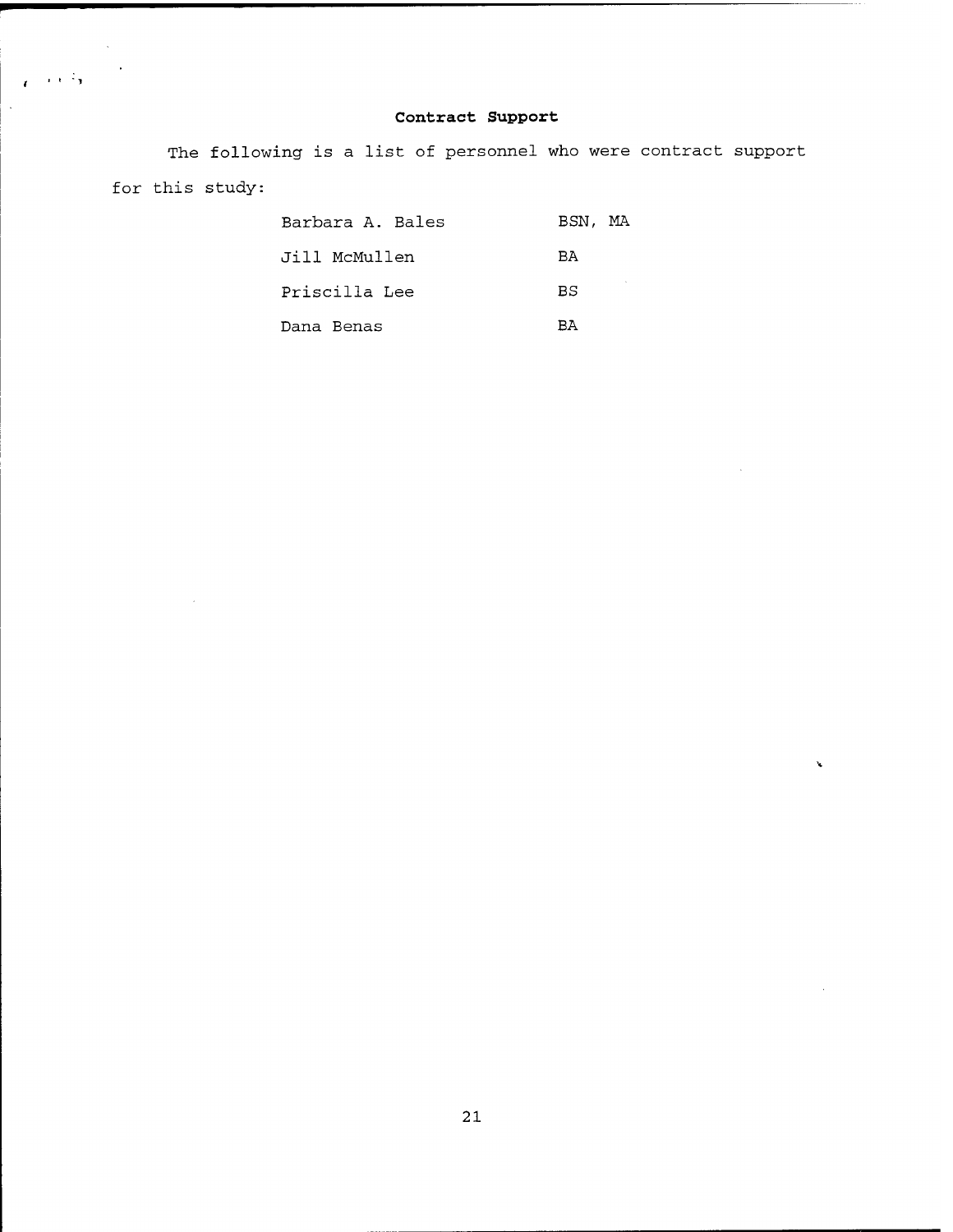|          |                                                                                             |      | Participants<br>$(n = 314)$                                                |
|----------|---------------------------------------------------------------------------------------------|------|----------------------------------------------------------------------------|
|          | Age (mean, years)                                                                           | 25.9 |                                                                            |
|          | Time in military (mean, years)                                                              | 5.3  |                                                                            |
| Paygrade |                                                                                             |      |                                                                            |
|          | $E-1$ to $E-3$<br>$E-4$ to $E-6$<br>$E-7$ to $E-9$                                          |      | 95 (30.3%)<br>207 (65.9%)<br>12(3.88)                                      |
| Race     |                                                                                             |      |                                                                            |
|          | White<br>African-American<br>Hispanic<br>Asian/Pacific Islander<br>American Indian<br>Other |      | 191 (60.8%)<br>68 (21.7%)<br>21(6.7%)<br>12(3.88)<br>07(2.2%)<br>12 (3.8%) |
|          | Marital status                                                                              |      |                                                                            |
|          | Married<br>Single<br>Separated/Divorced                                                     |      | 159 (50.6%)<br>109 (34.7%)<br>46 (14.6%)                                   |
|          | Education level                                                                             |      |                                                                            |
|          | College<br>High School<br>Vocational<br>Graduate                                            |      | 129 (41.1%)<br>152 (48.4%)<br>26(8.2)<br>01(0.3%)                          |

#### **TABLE 1. Demographic Characteristics of Women, December 1995 a Population of Navy Enlisted**

 $\chi$  $\ddot{\phantom{a}}$ 

 $\mathbf{g}_{\rm{in}} = 0.0013\mathbf{g}$  .

 $\bar{\lambda}$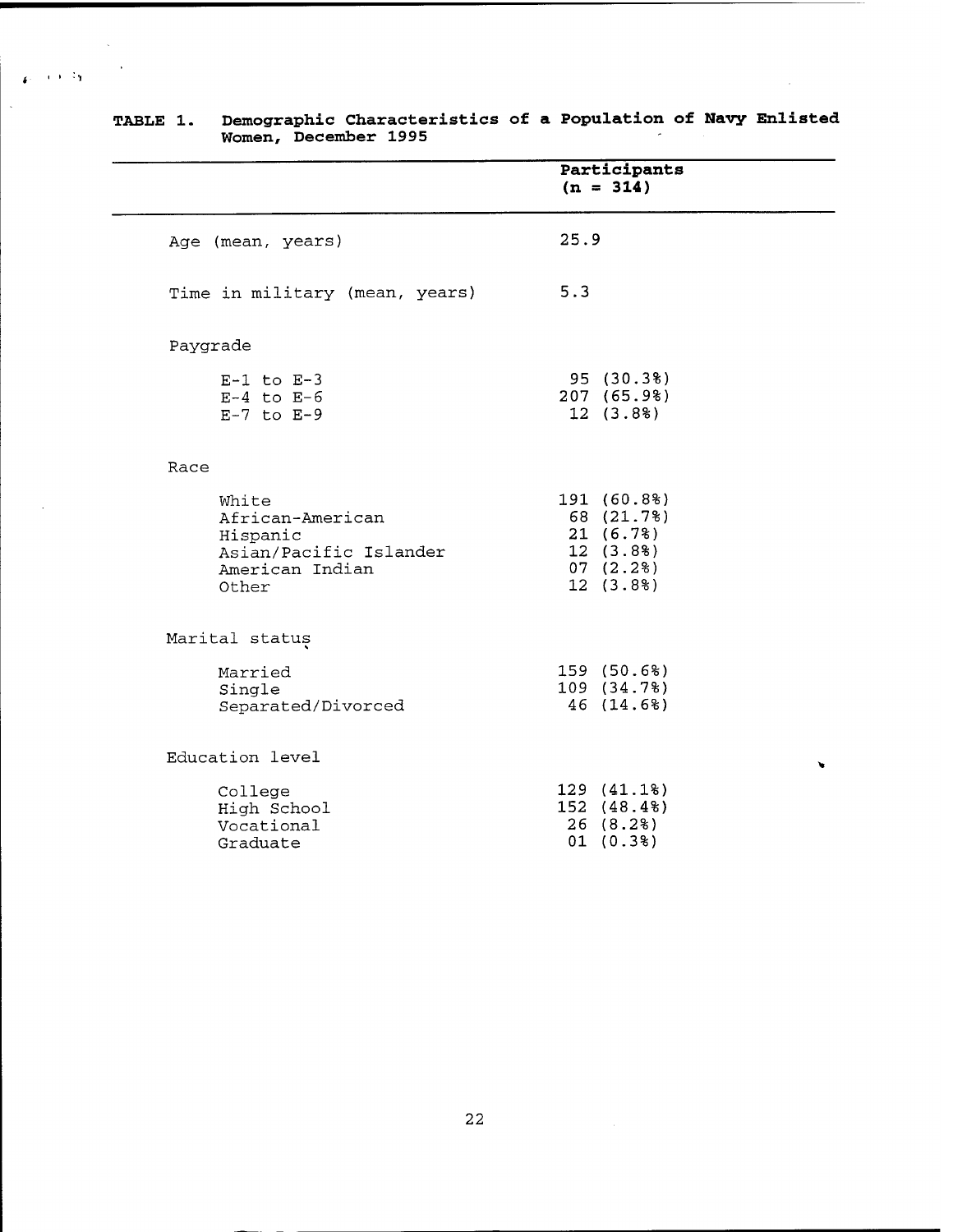| TABLE 2. |                                                                                                                       | Navy Enlisted Women, December 1995                                                 | STD and Sexual History by Self-Report in a Population of                                |
|----------|-----------------------------------------------------------------------------------------------------------------------|------------------------------------------------------------------------------------|-----------------------------------------------------------------------------------------|
|          |                                                                                                                       | Mean age of 1st intercourse (years)                                                | 16.8                                                                                    |
|          | Mean number of lifetime partners                                                                                      |                                                                                    | 9.6                                                                                     |
|          | Number of partners in last six months                                                                                 |                                                                                    |                                                                                         |
|          | None<br>One person<br>2-3 people<br>4-5 people<br>6 or more                                                           |                                                                                    | 61 (19.4%)<br>199 (63.4%)<br>38 (12.1%)<br>07(2.28)<br>04(1.38)                         |
|          | Have only one sex partner                                                                                             |                                                                                    | Yes $266$ $(84.7%)$                                                                     |
|          |                                                                                                                       | Have more than one current sex partner Yes 18 (5.7%)                               |                                                                                         |
|          | New partner in the last six months                                                                                    |                                                                                    | Yes $73(23.2)$                                                                          |
|          | Condom use in the last six months<br>Never used<br>Less than 50% of time<br>More than 50% of time<br>Always<br>No sex |                                                                                    | 163 (51.9%)<br>53 (16.9%)<br>34 (10.8%)<br>35(11.18)<br>27(8.6%)                        |
|          | Any prior STD                                                                                                         |                                                                                    | $\lambda$<br>Yes $115$ (36.6%)<br><b>YES</b>                                            |
|          | Ever had                                                                                                              | Syphilis<br>Gonorrhea<br>Venereal warts<br>Chlamydia<br>Herpes<br>PID<br>Other STD | 01(0.3%)<br>19 (6.1%)<br>41 (13.1%)<br>75 (23.9%)<br>23 (7.3%)<br>21 (6.7%)<br>30(9.6%) |

 $\mathcal{A} \in \mathcal{A}$  .  $\mathcal{B} \in \mathcal{B}$ 

 $\bullet$ 

Total denominators for each variable varied slightly due to questionnaire nonresponse.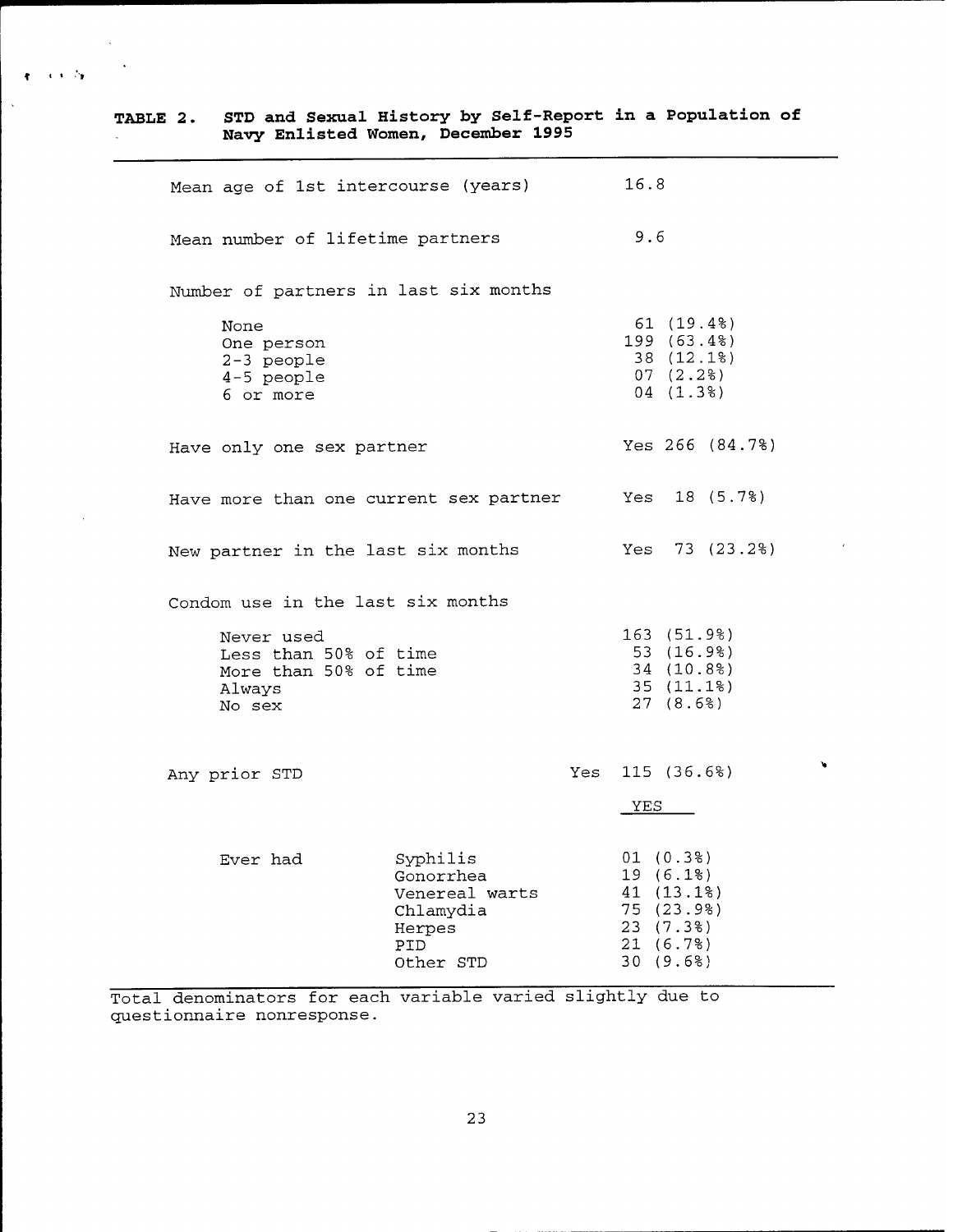|                      | Total<br>Population<br>$(n=314)$ | Sexually Active<br>Population<br>$(n=291)$ |
|----------------------|----------------------------------|--------------------------------------------|
|                      | 87 (27.7%)                       | 78 (26.8%)                                 |
| No method            |                                  |                                            |
| Birth control pills  | 86 (27.4%)                       | 84 (28.8%)                                 |
| Condom               | 55 (17.5%)                       | 55 (18.7%)                                 |
| Tubal/Hysterectomy   | 24(7.68)                         | 23 (7.8%)                                  |
| Depo-Provera         | 23(7.48)                         | 23(7.88)                                   |
| Withdrawal           | 15(4.88)                         | 15(5.18)                                   |
| Abstinence           | 10(3.2%)                         | 03(1.0%)                                   |
| Norplant             | 05(1.6%)                         | 05(1.7%)                                   |
| Diaphragm            | 01(0.38)                         | 01(0.38)                                   |
| Diaphragm/Spermicide | 01(0.3%)                         | 01 (0.3%)                                  |
| Diaphragm/Condom     | 01(0.3%)                         | 01(0.3%)                                   |
| Vasectomy            | 05(1.6%)                         | 05(1.7%)                                   |

## **TABLE 3. Method of Birth Control by Self-Report in a Population of Navy Enlisted Women, December 1995**

 $\sim 10^{-4}$  s

 $\mathbf{r}$ 

Total denominators for each variable varied slightly due to questionnaire nonresponse, as well as those who combine methods.

¥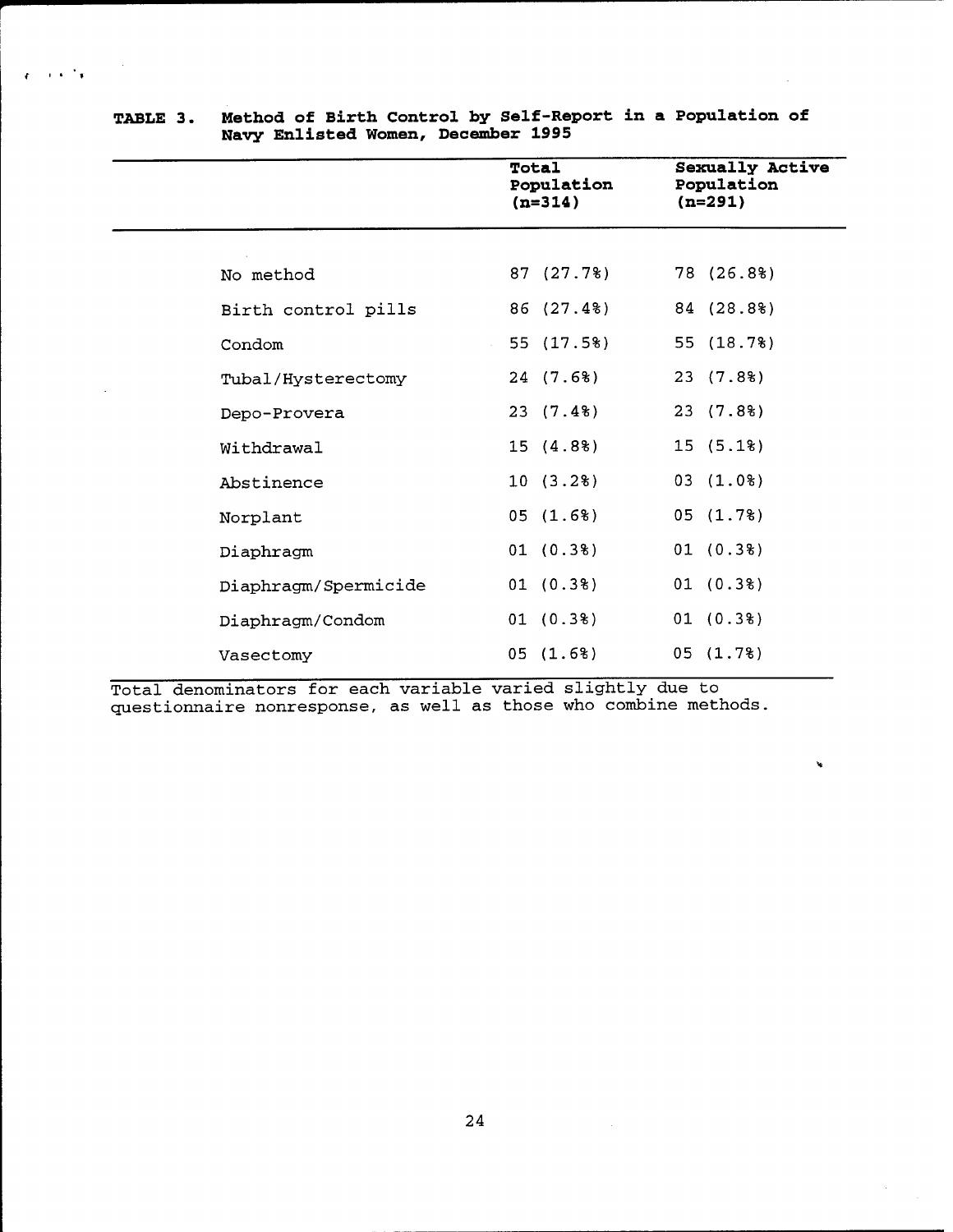| Previous history of pregnancy                                | 207 (65.9%)<br>Yes<br>107 (34.1%)<br>No                                                                                                                                                                                                                                                                                                                                                                                                                                                                                   |
|--------------------------------------------------------------|---------------------------------------------------------------------------------------------------------------------------------------------------------------------------------------------------------------------------------------------------------------------------------------------------------------------------------------------------------------------------------------------------------------------------------------------------------------------------------------------------------------------------|
| Number of pregnancies                                        | Mean = $2.0$ ; (Range 1-9)                                                                                                                                                                                                                                                                                                                                                                                                                                                                                                |
| Number unintended                                            | Mean = $1.1$ ; (Range 0-7)                                                                                                                                                                                                                                                                                                                                                                                                                                                                                                |
| Currently pregnant                                           | 25 (08.3%)<br>Yes and the set of the set of the set of the set of the set of the set of the set of the set of the set of the set of the set of the set of the set of the set of the set of the set of the set of the set of the set of the se<br>262 (83.1%)<br>Noted the North Street of the North Street of the North Street of the North Street of the North Street of the North Street of the North Street of the North Street of the North Street of the North Street of the North Street<br>27(08.6%)<br>Don't Know |
| Pregnant in last six months                                  | 33 (10.5%)<br>Yes<br>279 (88.9%)<br>No                                                                                                                                                                                                                                                                                                                                                                                                                                                                                    |
| Of those whose pregnancies occurring within last six months: |                                                                                                                                                                                                                                                                                                                                                                                                                                                                                                                           |
| Using birth control at<br>time she became pregnant           | 12 (26.7%)<br>Yes<br>32 (71.1%)<br>No                                                                                                                                                                                                                                                                                                                                                                                                                                                                                     |
| Intended to become pregnant                                  | 25 (55.6%)<br>Yes<br>20 (44.4%)<br>No                                                                                                                                                                                                                                                                                                                                                                                                                                                                                     |
| TAD to shore command<br>because of pregnancy                 | 12(26.7%)<br>Yes<br>31(68.9)<br>No                                                                                                                                                                                                                                                                                                                                                                                                                                                                                        |

 $\mathbf{v}$ 

## **TABLE 4. Pregnancy History by Self-Report in a Population of Navy Enlisted Women, December 1995**

*(* <sup>I</sup> <sup>&</sup>gt; 'T

Total denominators for each variable varied slightly due to questionnaire nonresponse.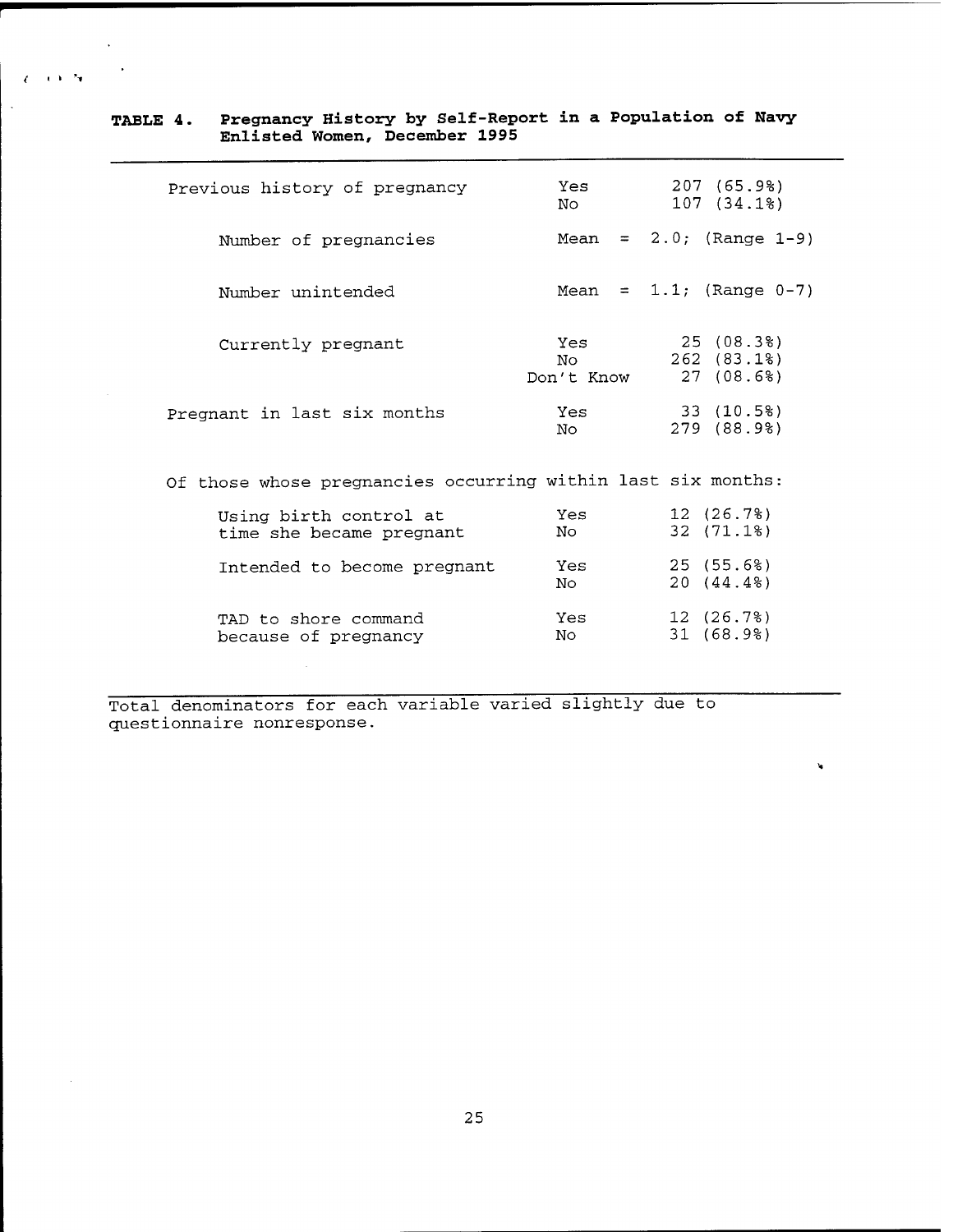|                                       |                                                                                                                                     |                                                     | Records reviewed<br>$(n = 228)$                                                           |
|---------------------------------------|-------------------------------------------------------------------------------------------------------------------------------------|-----------------------------------------------------|-------------------------------------------------------------------------------------------|
| Number with at least one abnormal Pap |                                                                                                                                     | 50                                                  | (218)                                                                                     |
| Type:                                 | Chronic Cervicitis<br>Squamous Metaplasia<br>Atypia<br><b>CINI</b><br>CINII<br>CINIII                                               | 09<br>12 <sub>1</sub><br>18<br>08<br>06<br>04       | (18 <sup>8</sup> )<br>(248)<br>(368)<br>(168)<br>(128)<br>(088)                           |
| STD history                           |                                                                                                                                     |                                                     |                                                                                           |
|                                       | Chlamydia<br>Venereal Warts<br>Other STD<br>Herpes<br>Gonorrhea<br>PID<br>Syphilis                                                  | 40<br>24<br>13<br>12 <sup>1</sup><br>05<br>04<br>01 | (17.6%)<br>(10.58)<br>(5.7)<br>(5.38)<br>(2.2)<br>(1.8)<br>(0.48)                         |
| Contraceptive history                 |                                                                                                                                     |                                                     |                                                                                           |
|                                       | Birth Control Pills<br>Depo-Provera<br>Condom<br>Tubal Ligation<br>Norplant<br>Vasectomy<br>Hysterectomy<br>Diaphragm<br><b>IUD</b> | 120<br>40<br>34<br>13<br>08<br>06<br>04<br>03<br>02 | (52.6%)<br>(17.5%)<br>(14.98)<br>(5.78)<br>(3.58)<br>(2.6%)<br>(1.88)<br>(1.38)<br>(0.98) |

## **TABLE 5. STD, Contraceptive and Pap History Obtained by Medical Record Review of a Population of Navy Enlisted Women, December, 1995**

 $\frac{1}{2}$  and  $\frac{1}{2}$ 

Total denominators for each variable varied slightly due to information available in the health records.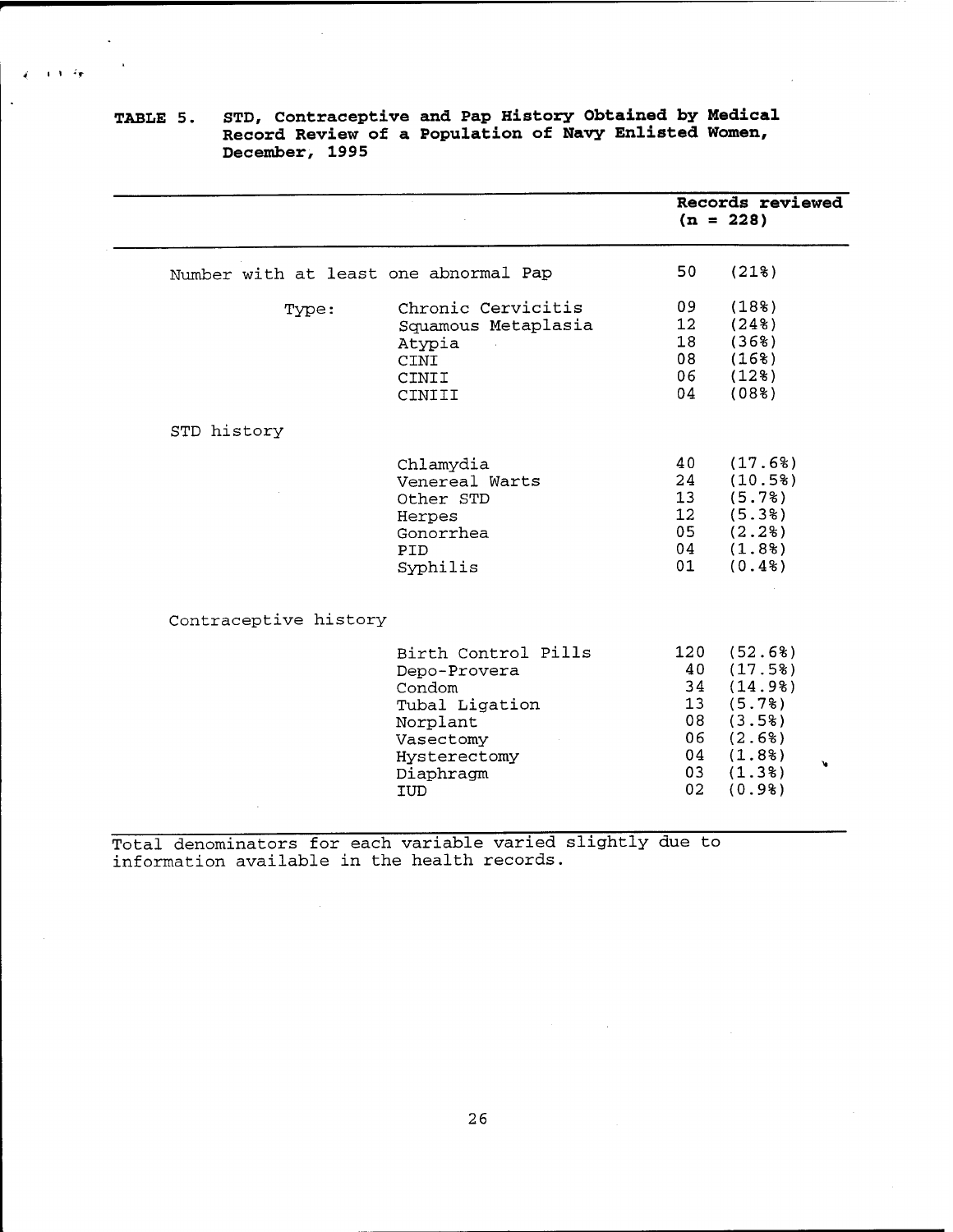|                                                                    | Percent Chlamydia Positive |
|--------------------------------------------------------------------|----------------------------|
| Marital status                                                     |                            |
| Unmarried<br>Married                                               | 6.85<br>2.61               |
| Paygrade                                                           |                            |
| $E1 - E3$<br>$E4 - E9$                                             | 6.67<br>3.83               |
| Age (years)<br>$25$<br>>25                                         | 6.54<br>2.74               |
| Race<br>Non-white<br>White                                         | 5.17<br>4.37               |
| Age of 1st intercourse (years)                                     |                            |
| < 18<br>>18                                                        | 5.67<br>2.86               |
| New partner in last six months                                     |                            |
| Yes<br>$\mathop{\rm No}\nolimits$                                  | 10.81<br>2.67              |
| Number of different sex partners<br>in last six months             |                            |
| >1<br>$\leq 1$                                                     | 13.33<br>3.15              |
| Ever been pregnant                                                 |                            |
| Yes<br>$\mathop{\rm No}\nolimits$                                  | 6.00<br>2.02               |
| Drank alcohol to the point of<br>loss of consciousness or vomiting |                            |
| Yes<br>$\mathop{\rm No}\nolimits$                                  | 18.75<br>3.91              |

**TABLE 6. Asymptomatic** *C. trach.oma.tis* **Prevalence Rates by Associated Risk Factors in a Population of Navy Enlisted Women, December 1995.**

 $\epsilon$  . The  $N$ 

 $\overline{a}$ 

Total denominators for each variable varied slightly due to questionnaire nonresponse.